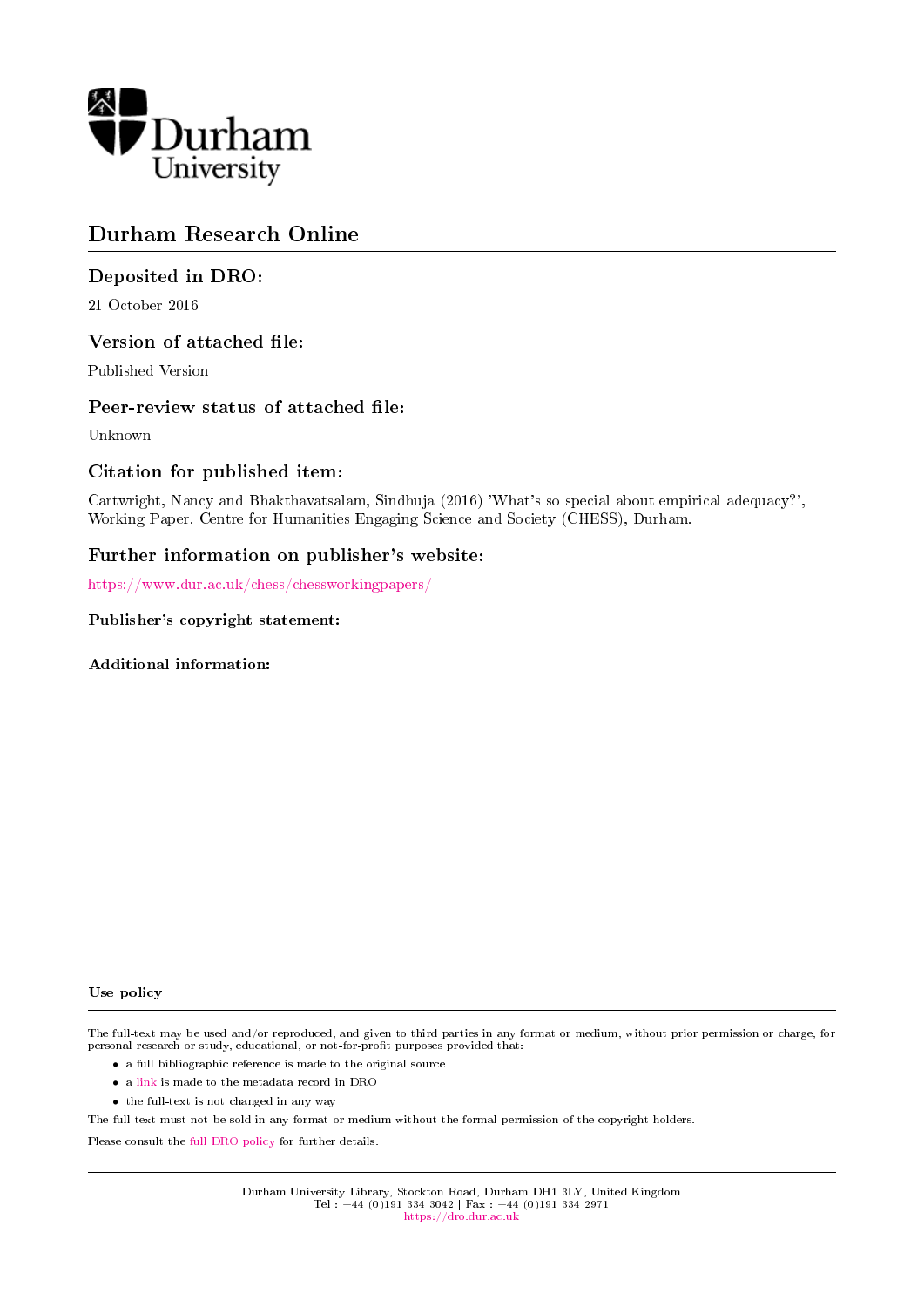# What's so special about empirical adequacy?

Sindhuja Bhakthavatsalam, California State University and Nancy Cartwright, Durham University and UCSD

CHESS Working Paper No. 2016-08 [Produced as part of the Knowledge for Use (K4U) Research Project] Durham University September 2016













The K4U project has received funding from the European Research Council (ERC) under the European Union's Horizon 2020 research and innovation programme (grant agreement No 667526 K4U) The above content reflects only the author's view and that the ERC is not responsible for any use that may be made of the information it contains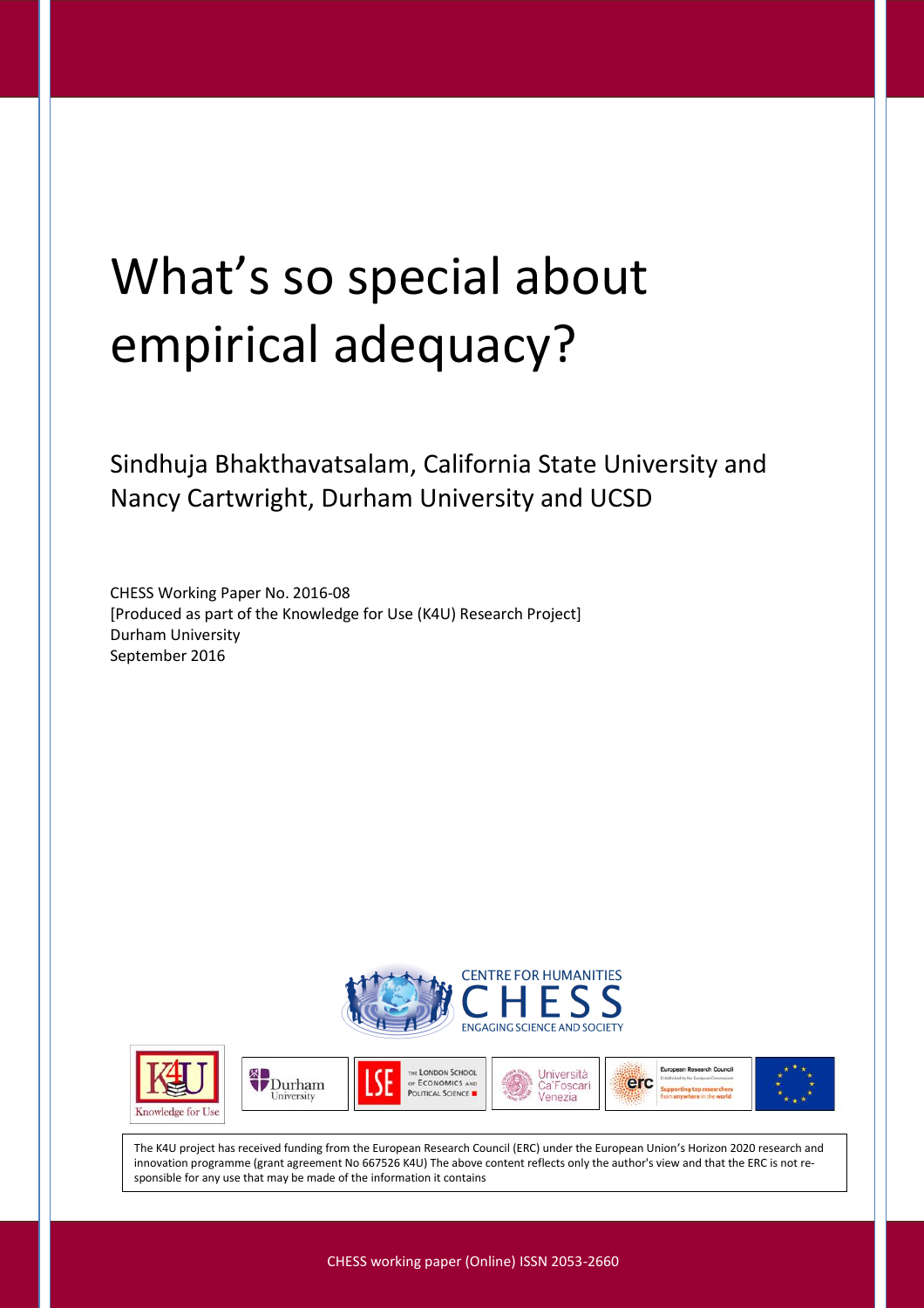$\overline{a}$ 

# What's so special about empirical adequacy? $1$

# Sindhuja Bhakthavatsalam and Nancy Cartwright

Nancy Cartwright Philosophy Department Durham University 50 Old Elvet Durham DH1 3HN Email: nancy.cartwright <at> durham.ac.uk

Sindhuja Bhakthavatsalam College of Humanities California State University Education Administration 100, 18111 Nordhoff Street, Northridge, CA 91330-8338 Email: sbhakthav <at> csun.edu

<sup>&</sup>lt;sup>1</sup> We want to thank Bas van Fraassen, Kyle Stanford, Ian James Kidd, Chris Wüthrich, and Craig Callender for helpful discussion. Cartwright's research for this paper has received funding from the European Research Council (ERC) under the European Union's Horizon 2020 research and innovation program (grant agreement No. 667526 K4U).

<sup>&</sup>lt;sup>1</sup> Bas van Fraassen's (1980) definition – a theory is empirically adequate if it gets right the claims the theory makes about observable objects – is often referred to. But we think that this is not really what is generally meant since it demands getting right all these claims, including the infinite host of claims about never-to-be-observed observables; and also because many of the facts theories imply about observable objects involve properties almost anyone would label as theoretical.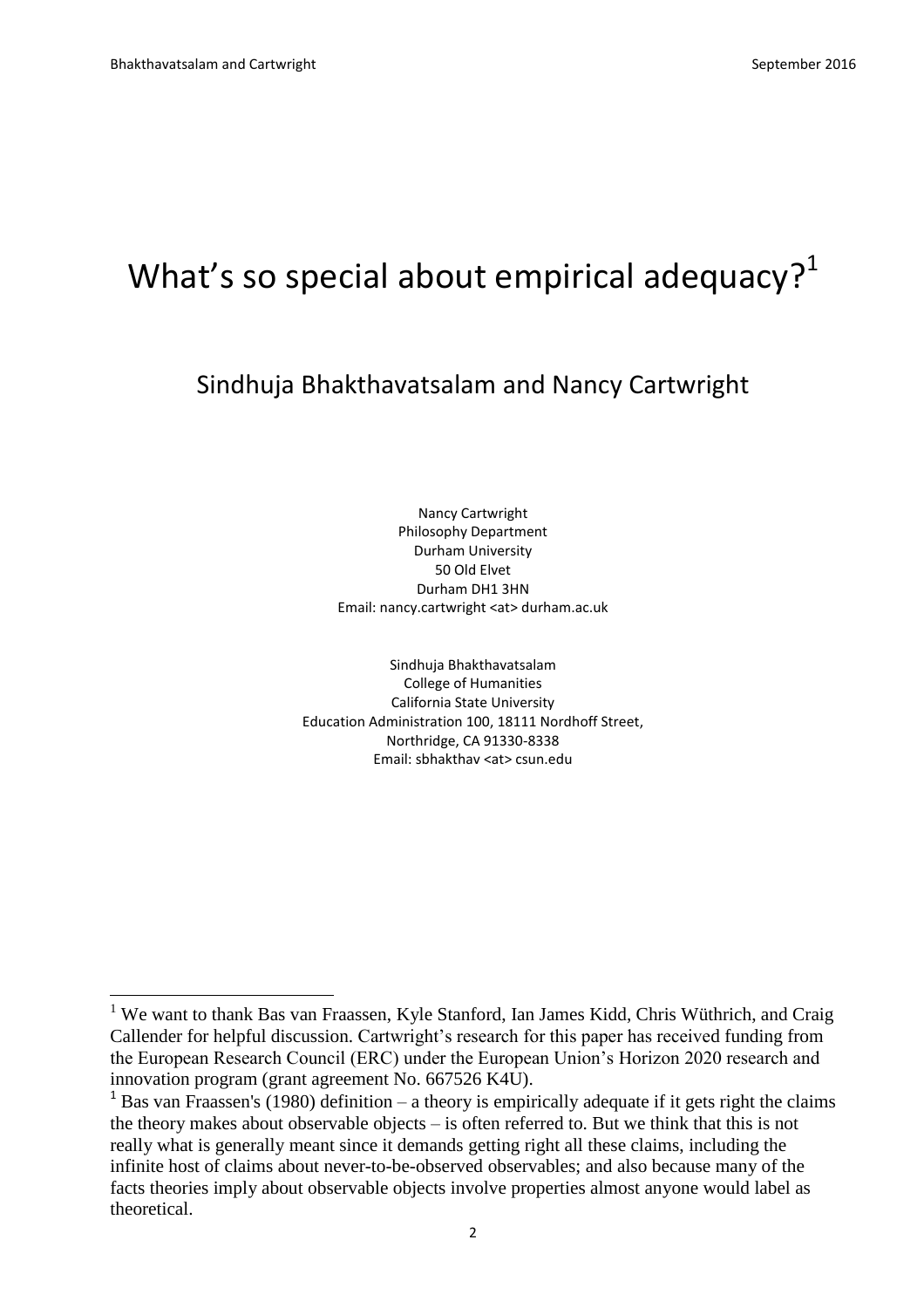# **1. Our thesis**

 $\overline{a}$ 

*Theory choice* has long been a prime topic in philosophy of science: 'How should we choose from among competing theories?' Theory virtues have also in recent years become a standard, closely related topic: 'What virtues should a desirable theory have?' 'Are the preferred candidates (perhaps simplicity, heterogeneity, or explanatory power) symptomatic that a theory is true?' We think that most of this discussion is misguided. The fundamental problem is that, even where truth has been eschewed as the aim in view, the considerations raised for theory choice are still trained on truth – and on its fellow traveler, empirical adequacy, the *sine qua non* for truth. Even if we want other virtues in a theory like say, simplicity, it is assumed that we first winnow down to theories that are (at least roughly) empirically adequate. We think that this approach is off on the wrong foot: empirical adequacy is a poor starting point that could have us picking from among the wrong theories in many contexts. For many purposes that science aims to serve, the theories we choose need not be anything like empirically adequate, and as we will argue, in some cases empirical adequacy is a positive vice.

# **2. Empirical adequacy and theoretical virtues**

It is good to start with a definition of 'empirical adequacy', but it turns out to be difficult to find one in the philosophical literature<sup>2</sup>. We think that what is usually intended is something like this: a theory (or model or set of scientific claims) is empirically adequate when the claims it makes about empirical phenomena – or at least the bulk of these claims, or the central ones – are correct, or approximately correct enough, where some distinction between empirical and theoretical phenomena is supposed. We shall assume this usage and leave aside the question of what counts as empirical and what as theoretical. The question at the heart of this paper is, 'Why privilege empirical adequacy among theoretical virtues?'

The mistake about requiring empirical adequacy of our theories is connected with a familiar but ill-explained notion associated with theory choice – that of *acceptability*. It is often debated what makes a theory acceptable. But whatever it is, empirical adequacy is almost always taken as a basic requirement for a theory to be acceptable. But what *is* acceptability? The fourth definition in the *Concise Oxford Dictionary of Current English (Concise OED)* (1990) connects accepting with believing 'as adequate or valid', which could implicate empirical adequacy in this context if we attend to 'valid' as opposed to 'adequate' and take 'valid' as equivalent to 'true' and not as the *Concise OED* itself defines it, as 'sound or defensible'. But if 'believing to be true' is what we are talking about, why don't we just say so? It seems a special failing in philosophers to use one term when another is more straightforward. At any rate, if this is the question intended, we have no quarrel with empirical adequacy as an indicator of acceptance in at least one direction: a theory with false implications cannot be true, whether its implications are about empirical phenomena or something else. But there are lots of other things one can do under the heading 'accept'.

The first definition of 'accept' in the *Concise OED* has to do with consenting to receive. This one is our focus. 'Acceptable' in this sense is (at least) a 2-place relation: things are not just received

<sup>&</sup>lt;sup>2</sup> Bas van Fraassen's (1980) definition – a theory is empirically adequate if it gets right the claims the theory makes about observable objects – is often referred to. But we think that this is not really what is generally meant since it demands getting right all these claims, including the infinite host of claims about never-to-be-observed observables; and also because many of the facts theories imply about observable objects involve properties almost anyone would label as theoretical.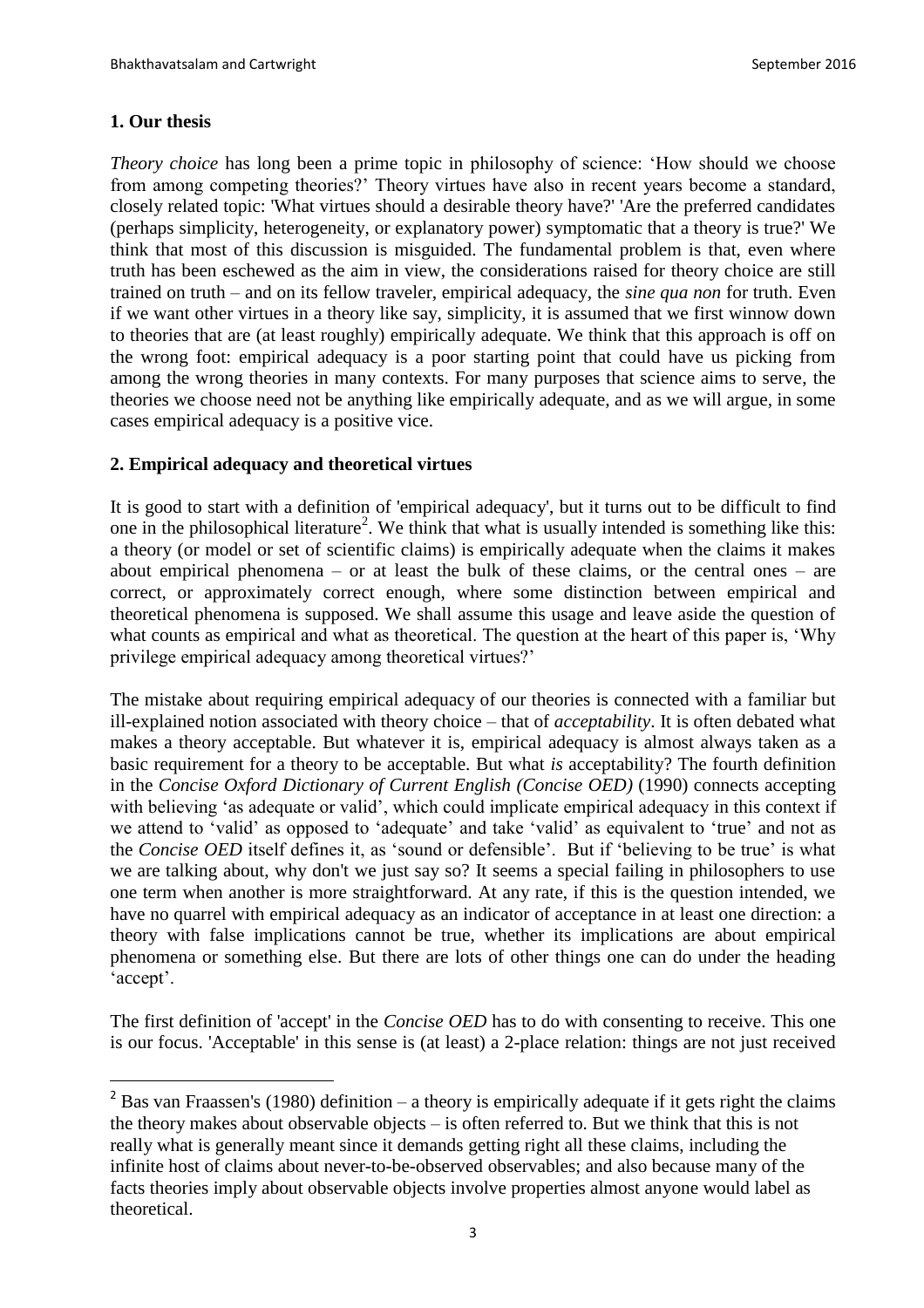full stop, but rather *for some purposes* and not for others. When it comes to scientific enquiries, these are received and employed for a great variety of purposes. Empirical adequacy is necessary for none we can think of besides truth of the theory. (Of course, many non-realists who are not concerned with truth are also preoccupied with empirical adequacy. Bas van Fraasen's *The Scientific Image* is a classic example. The aim of science, says *The Scientific Image*, is to produce theories that are empirically adequate – even though truth is not the ultimate aim. We return to this below.)

Put baldy, our thesis may seem obvious. But it does not seem to be so in practice. Consider the discourse on theoretical virtues. At least since Popper (1935) and Kuhn (1977) these have almost always been presented as characteristics one might wish for in a theory *in addition to empirical adequacy.* For instance, according to Heather Douglas (2012), "There are values that are genuinely truth assuring, in the minimal sense that their absence indicates a clear epistemic problem." (2012) These according to her are the basic, minimal criteria for adequate science, and they include empirical adequacy and internal consistency; the others are mere "ideal desiderata". Douglas admits that in practice scientists may aim for characteristics like simplicity and potential explanatory power even when the minimal criteria of empirical adequacy and internal consistency fail. But, she maintains,

This must be done with the full acknowledgement that the theory is inadequate as it stands, and that it must be corrected to meet the minimum requirements as quickly as possible. Although philosophers like to quip that every scientific theory is 'born falsified', no scientist should be happy about it. (2012, 6)

However, she concedes that in addition to the minimal criterion of empirical adequacy (and internal consistency) – which, as she describes, is a virtue of a theory "in relation to evidence" – it would be good to aim for other virtues, like simplicity and scope.

When truth is the goal, it makes sense to take empirical adequacy as a requirement and other virtues as desiderata, useful for other purposes in addition. But there is an opposing standpoint that does not take truth to be the goal of science, maybe because there is no such thing as *the* goal of science, or because truth is unobtainable, or because we would never know it we had it, or because one wants science to do something other than accumulate truths, possibly many other things. Douglas is right in that lack of empirical adequacy poses an *epistemic* concern. But science often has concerns that are not epistemic. In this context our question is not just a matter for philosophy. It has serious cash value. If we need a theory to do a job that can be done well even by theories that are false or empirically inadequate, why restrict our choice to those that are empirically adequate? Consider an analogy. We need a knife to cut bread. Why buy a multitasking Swiss Army knife that is not only more expensive than a bread knife but also cuts bread considerably less well? Similarly, when we want a theory that's simple but need not be true to do a job in view, why take on the dual burden of finding a theory that is both empirically adequate and simple? Surely this is foolish unless we have reason to think empirically adequate theories serve the purposes at hand – those that simplicity is supposed to serve – better than theories that are not empirically adequate. As with knives for cutting bread, we shall argue, so too with theories. Demanding a virtue that fits the theory for an additional job can not only be costly but it can narrow our choices to ones that don't do the job we want at all well.

So far we have been discussing the pursuit of empirical adequacy as a stepping-stone to finding a true theory. But well-known anti-realists have also embraced empirical adequacy, for instance the logical positivists. Why? How did they answer our question: what's so special about empirical adequacy? Many supposed that only claims that can be confirmed by observation are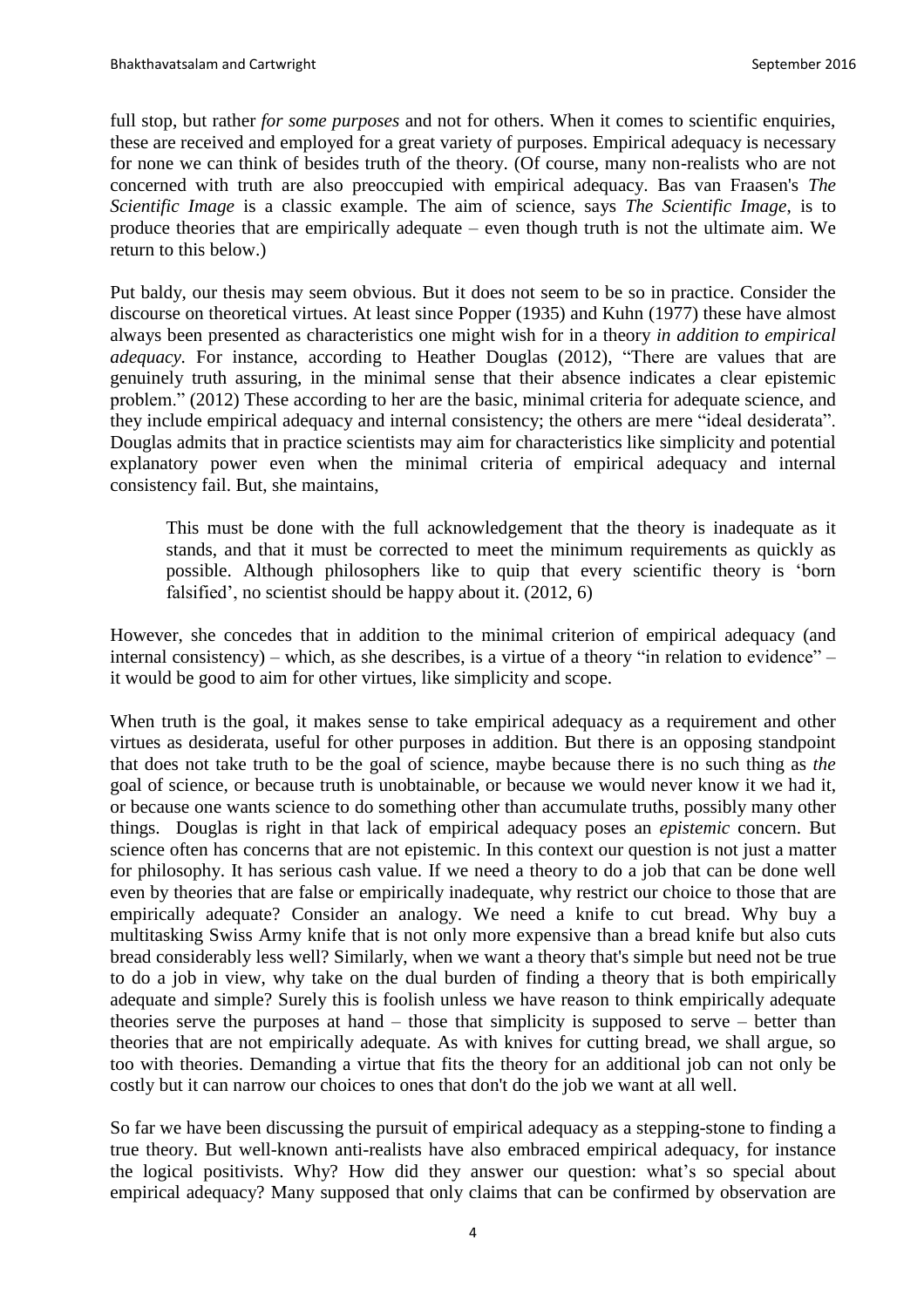meaningful. But under the influence of Hanson, Feyerabend, Kuhn, and others, most philosophers have come to reject i) the theory of meaning that this claim presupposes, ii) the possibility of distinguishing what can be confirmed through observation and what not (do we see through a microscope?), and iii) the theory neutrality of observation itself.

Van Fraassen's *The Scientific Image* (1980) champions an empiricism that avoids these pitfalls; what he calls 'constructive empiricism': the aim of science is to be empirically adequate, where, as he defines it, a theory is empirically adequate if it gets right the facts it implies about the objects that are observable by us. He avoids the pitfalls by arguing that it is a matter of empirical fact what objects are and are not observable by us, by contrast with the question of which features of objects are theoretical and which observable. He tells us in addition that while accepting a theory has to do with pragmatics and with how well the theory serves specific purposes*, acceptance is also to take the theory to be empirically adequate*: this does not sound like a definition but rather an injunction.

With respect to acceptance, as we said above, our focus is on receiving the theory for specific purposes, and this does not seem to be shared by van Fraassen given his discussion of theory virtues. He allows that scientists may, in pursuit of usable and useful theories, demand pragmatic virtues – such as simplicity, scope, and explanatory power –that may have nothing to do with saying things as they are about the empirical world. He also does not argue for the superiority of empirical adequacy over pragmatic virtues in settling on what theory to use or to pursue. This may make it sound as if our views converge. But no. According to *The Scientific Image* while scien*tists* can have pragmatic aims, the aim of *science* is empirical adequacy. This simply invites a reformulation of our question: what's so special about this aim from among all others? Van Fraassen does not give good reasons for why this should be so.

Van Frassen does distinguish empirical adequacy as a 'semantic' virtue – one having to do with saying things about the world the way they are – as opposed to the other 'pragmatic' virtues. But if we are not aiming for true theories, then why care especially for semantic virtues? If we're not aiming for true theories, the fact that empirical adequacy is a necessary condition for success at that aim becomes irrelevant and there must be some other reason to aim for empirical adequacy. We can think of one, which we introduce by another analogy. We do not think that this is the kind of defense that either van Fraassen or the realists would choose to mount. But then we pose this as a challenge for further discussion: if not this, then what?

Suppose your sole concern is shopping and you want to be assured of a certain level of reliable quality without your having to do any thinking at all, regardless of whether you are buying pickles or sunscreen, a sweater or a refrigerator. And this demand for quality coupled with a demand for a one-stop-shop for everything with minimal thought and research trumps all. Then you should be willing to drive hundreds of miles, spend vast amounts, and stand in long checkout queues to get access to a shop or set of shops that sells everything you need and of the quality you want. You should be willing to do so even if a variety of local shops can supply the very goods you buy, of the same quality and far more cheaply – but you would have to think about which shop to go to for which goods (and not, for instance, expect the butcher to sell you a sweater), and you would have to notice that some of the local shops have shoddy offerings. Similarly imagine your sole concern is to predict a variety of empirical facts accurately; you have no other aim. You couple that with the demand that you should be able to do so without ever having to think what theory to use for what prediction. Then aiming for a large set of empirically adequate theories makes good sense: we would be able to use any theory from within that set without thought to make empirical predictions. But it can be excessively costly and it can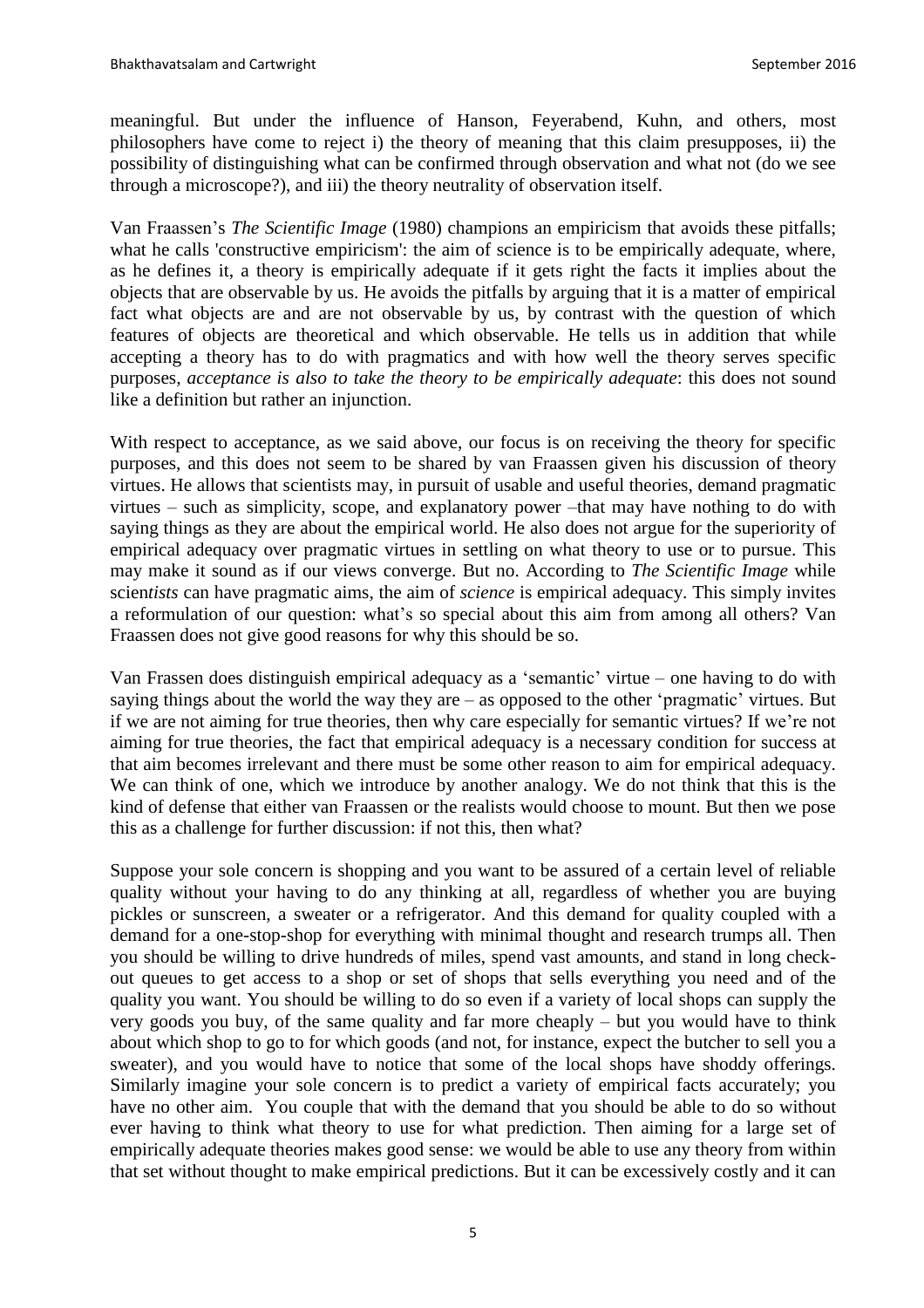get in the way of important aims you might have other than predicting empirical results without having to reflect on the theory to use to do so.

To make this case, we will focus on two very broad purposes of science and scientists shared across many scientific endeavors: a) gaining understanding of the world and b) managing the world. We choose these two because they are widely accepted as fundamental goals of science and because these are two areas where we have found others very resistant to our campaign against empirical adequacy. Sure, 'getting it right' about *something or other* can matter to these two jobs, but getting these things right would not count as empirical adequacy in anybody's books. Theories can do these two jobs very well and still be very wrong in the bulk of their empirical predictions. Our view is similar to Kevin Elliot and Daniel McKaughan's (2014):

Scientists need not always maximize the fit between a model and the world; rather, the purposes of the users determine what sort of fit with the world (and therefore what balance between epistemic and non-epistemic considerations) is needed in particular contexts. Scientists use models and theories to represent the world for specific purposes, and if they can serve those purposes best by sacrificing some epistemic features for the sake of non-epistemic ones, it is entirely legitimate for them to do so. (4)

We concede that truth – or for many anti-realists, just plain empirical adequacy – might be important for various reasons: for its own sake, for finding some kind of teleological meaning or purpose to one's scientific life and work (taking one's theories to be heading towards the truth might give meaning to a scientist's work), etc. But to *mandate* empirical adequacy as a minimum criterion for a scientific theory is entirely unreasonable and just wrong.

One consequence of dislodging empirical adequacy from pride of place in theory choice that we hope will follow in train is a new set of focuses in the discourse on theoretical virtues. Virtues must be fit for purpose. If different theories are chosen on different occasions to serve different purposes, we almost certainly will find on closer inspection that scientists call a great number of virtues into play beyond philosophy's usual suspects. What are they? Which virtues are used in practice to select for which purposes? Can we find warrant for these practices?

Although we provide several examples from scientific practice to illustrate our arguments, we want to urge that these are illustrations, not arguments. Our normative account of the role of empirical adequacy in science does not depend on the (descriptive) examples from scientific practice. Our arguments against the primacy of empirical adequacy among theoretical virtues stand on their own and should be persuasive – we hope – even without these instances from scientific practice to illustrate and support them.

# **3. In pursuit of understanding**

Here we don't give a single account of understanding, and for a good philosophic reason. Understanding, we claim, is not a natural kind; it is an ordinary human concept. It is used almost everywhere, from everyday life to the natural and social sciences, history, theology, the law courts, and the arts, in different loosely related ways to serve different loosely related purposes. We will look instead at many currently popular accounts in philosophy of science, which we group into three categories, that arguably capture reasonable, though different, senses of scientific understanding, to see how empirical adequacy fares with them.

Scientific understanding, as Henk de Regt, Sabina Leonelli, and Kai Eigner (2009) have pointed out, is a three-term relation involving a model, explanation, or other vehicle, the target that we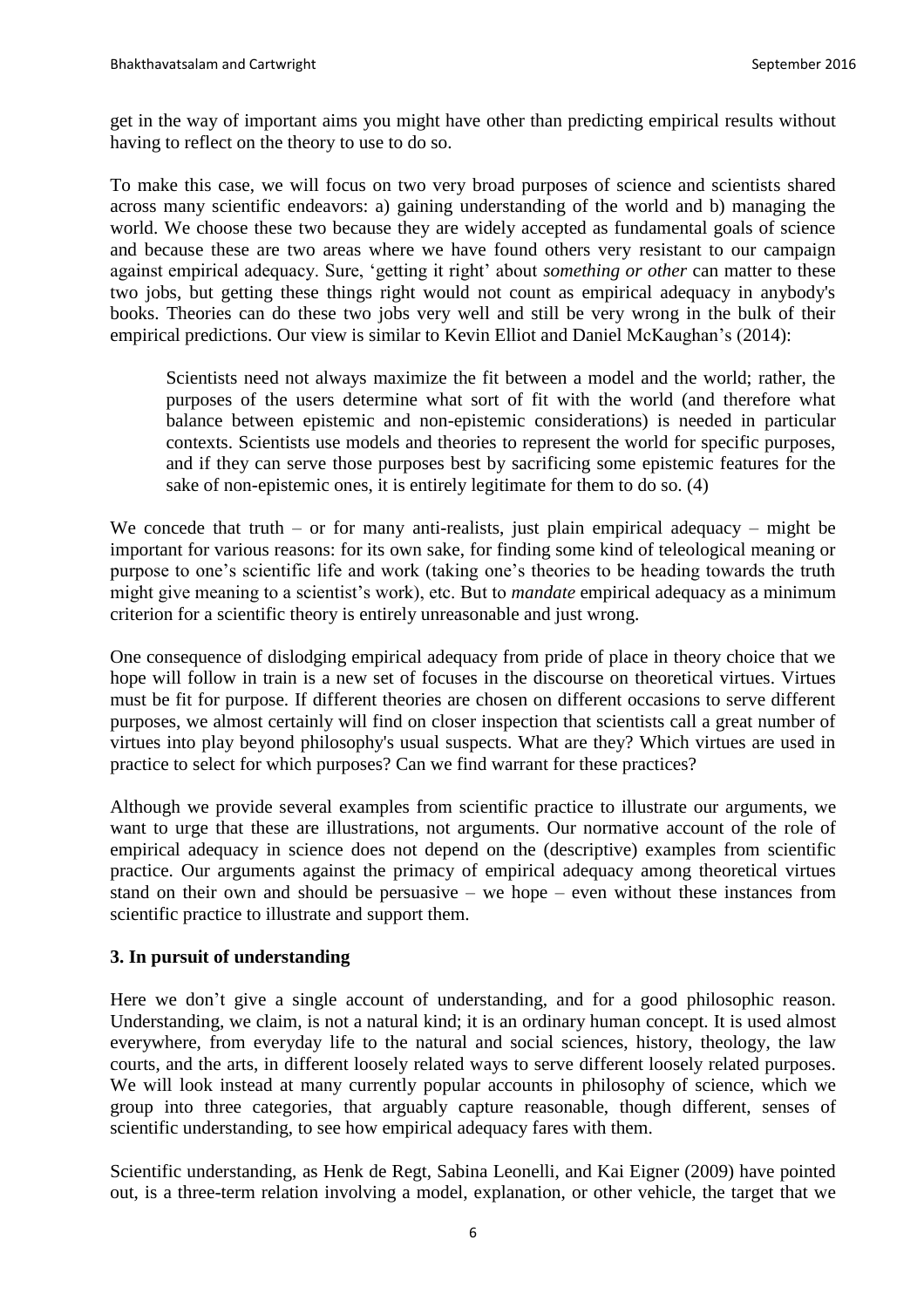want to understand, and an agent, the understander. Although agency is an important aspect of scientific understanding, there seems to be a rough division of labor in philosophy. Epistemology focuses on agency – what characteristics an agent must have and what they must do in order to understand (cf. the recent spate of work in epistemology on 'grasping'<sup>3</sup>). Philosophy of science has by contrast not been much concerned with what is in the heads of agents, or what they do in understanding something, but rather with the public products of science that can provide understanding, the *vehicles* of understanding – explanations, theories, models, etc. That is what our discussion will focus on.

One could categorize types of understanding discussed in recent philosophy of science literature according to kinds of vehicles (e.g. theories, models, narratives, and images) or perhaps according to what is to be understood (e.g. a happening, a general phenomenon, a regularity, a domain of happenings, even 'the world as a whole'). To explore our claim, we find an alternative categorization – realist, counterfactual, and pragmatic understandings – more useful. As you will notice these classes are only roughly characterized; nor are they mutually independent since there are examples that fall into multiple categories. But they should suffice to show that empirical adequacy is not needed for understanding as understanding is conceived on a great many current philosophic accounts. We shall spend the most time on realist understanding because we take it that this is where the case for empirical adequacy is strongest. We shall then turn to other senses of 'scientific understanding' that philosophers have developed in which the importance of empirical adequacy does not seem so apparent from the start.

# I. Realist Understanding

 $\overline{a}$ 

Realist, yes, but realist about what? In the philosophy of science literature 'realist' usually has to do with whatever it is that theory presents as responsible for, or (in whatever is one's preferred sense) 'explaining' phenomena, such as 'underlying' causes, structures, general principles, or theoretical laws. We shall start there, considering cases where the understanding of some phenomena is provided by a theoretical representation of the laws or causes supposed to be responsible for them, and we shall suppose, since we are dealing here with 'realist' understanding, that understanding requires that the representation get it right, or at least right enough about what matters most.

Besides theoretical laws and underlying causes, one can be realist about a good many other things. For instance, suppose one has what might be thought of as a thoroughly empiricist notion of understanding, that for a theory or model to provide understanding, it has to get right the empirical facts that follow from it. Here one is being 'realist' about the empirical facts. This kind of realist understanding would of course require empirical adequacy. Many other accounts of understanding look to something that is neither theoretical laws and causes nor just empirical facts. They look to things like the 'overall picture', the 'world as a whole', the 'patterns', the 'similarities', or the 'categories' and 'natural kinds' in nature. One can be realist about these too: there is indeed a forest to be seen, not just the trees; there genuinely are patterns; things genuinely are similar or dissimilar in ways that matter; some category schemes represent *natural* kinds, not just classifications we impose on the world. *Realist* understanding in these cases means getting the right overall picture, or representing patterns, similarities or categories as they really are.

We should note that here we neither endorse nor deny realism about any of these. Each has been linked with understanding, and in each case it seems the understanding could be either realist or

<sup>&</sup>lt;sup>3</sup> See for instance Khalifa (2013), Grimm (2010), Strevens (2013).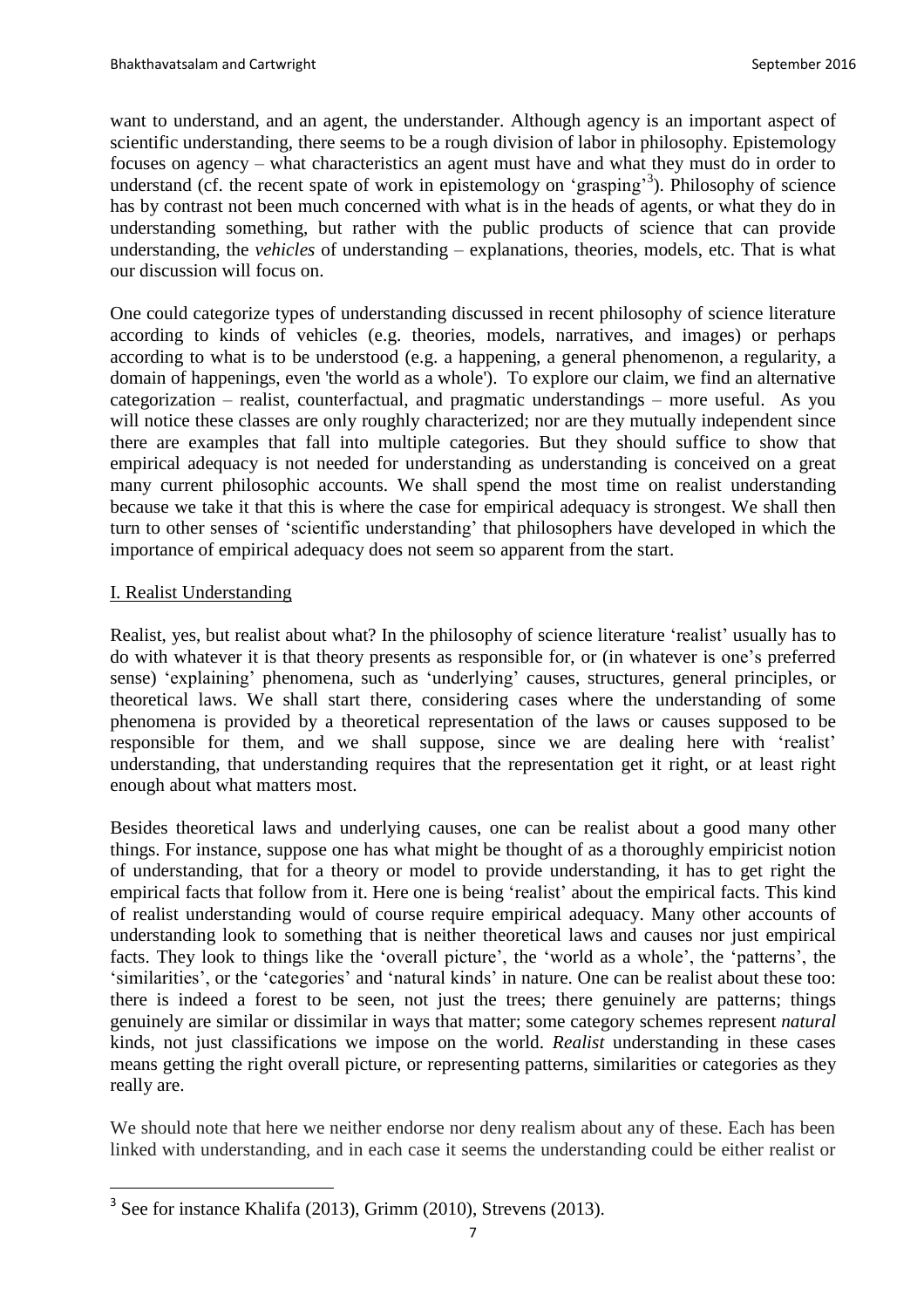$\overline{a}$ 

pragmatist. (We get to the latter at the end of this section.) We take the realist interpretation because it poses the bigger challenge to our views. After all, it seems far less surprising that an erroneous representation of laws or causes or patterns will produce erroneous empirical predictions than that a true one will.

# 1. Understanding via vehicles that get the theory approximately right

Here is one widely held view about scientific theories and theoretical models: in order for a theoretical account to give us genuine understanding of a phenomenon, the theory has to get (at least most of) the theoretical facts cited in the account right. Truth about theoretical causes and laws may not be sufficient for understanding – we might demand a theory or model to be visualizable, simple, explanatory, etc., but  $-$  it's thought  $-$  it is necessary.<sup>4</sup> We do not agree with this thesis since we embrace the variety of kinds of understanding that we discuss. However, we think this is *a* significant kind of understanding that many scientists aim for, and they often intend it to be *realist* understanding. Our point here is that even when the understanding of a phenomenon is via seeing the theoretical laws or causes responsible for it and even when what we're aiming for is a kind of realist understanding, the vehicle that provides that understanding need not be empirically adequate.

How is this possible? The short answer is that understanding comes in degrees. A vehicle can be empirically inadequate – hence theoretically not 'all true' – but can get right some or many of the important theoretical features of the target and hence afford a *degree* of (realist) understanding of it.

It may be useful to think in terms of two different kinds of case here. One is the familiar case of 'idealizing models', on which there is a lot of literature. Roughly, these get some of the significant theoretical structure of what is to be understood fairly precisely right. The second, which we call 'rough proximates', gets significant parts, or perhaps all, of the structure right but only very roughly. In this case, we may think of the vehicle as providing understanding because it stands in stark contrast with what is otherwise available, which is not even roughly right. Sometimes, perhaps because for the purposes for which one wants to understand something, the departure in detail from the right account does not matter. We suspect there is far more to be said about these and we try to separate them from the 'idealization' cases to encourage more attention to them. We'll discuss these first, then turn to 'idealizations'.

*a. Rough proximates*. Take the Rutherford model of the atom. Today the model is considered to be theoretically grossly inaccurate. According to modern quantum mechanical models, the electron does not revolve around the nucleus in planetary orbits as the Rutherford model pictures. The model is also empirically inadequate: it predicts that the electron will continuously lose energy and spiral into the nucleus causing the atom to collapse – and of course, atoms don't collapse for, if they did, matter wouldn't exist the way it does. Despite these flaws the Rutherford model affords us some degree of (realist) understanding of atomic structure.

As realist understanding would have it, suppose we take correctness of theoretical features as one standard for evaluating the understanding provided by a model and take our current models to be more correct than older ones. Then the Rutherford model was on the path to these more correct models – it was significantly more correct than its predecessor, the plum pudding model,

 $4$  De Regt (2014) refers to (a more general version of) this as 'the realist thesis regarding understanding' and has argued against it at length, specifically focusing on what we call 'pragmatic understanding', which we get to later in this paper.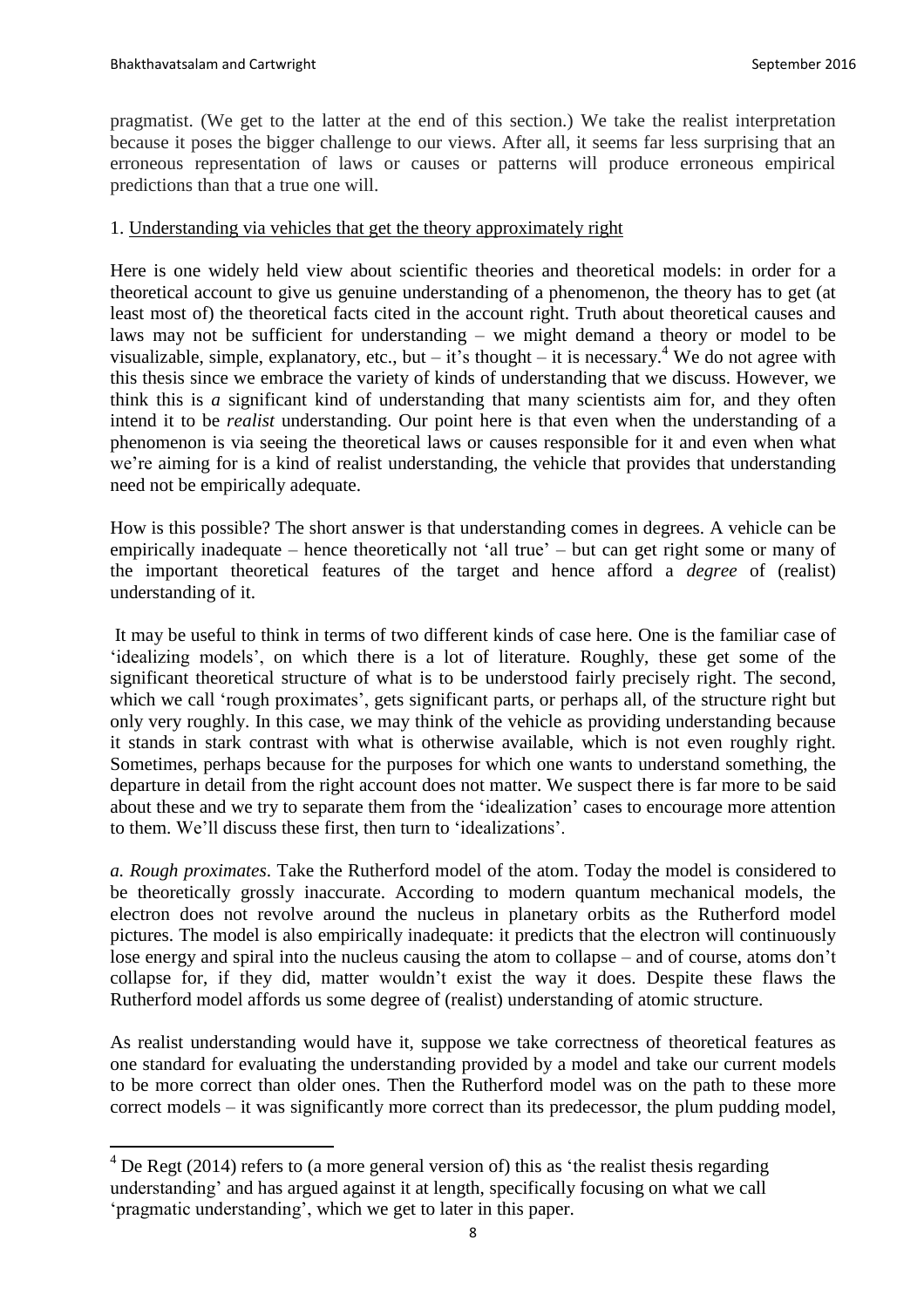$\overline{a}$ 

which takes the atom to be a 'pudding' of positive charge with electrons embedded in it. The Rutherford model was part of a chain of continually improving models comprising the Bohr model, the Bohr-Sommerfeld model, and the modern cloud model. As Catherine Elgin (2009) points out, understanding comes in degrees. We can think of the Rutherford model as a starting point. After all, it tells us that the positive charges in an atom are concentrated in a central nucleus containing protons and neutrons, and electrons surround it – a feature it shares with even the most modern model of the atom.

There is one clear sense of understanding – the sense of realist understanding – in which a model that gets just right the theoretical features of a target phenomenon and is hence empirically adequate can be taken to give us great understanding. In the same sense, one that is false and empirically inadequate can give us *some, less-than-perfect* (realist) understanding of the target owing to being somewhere in the vicinity of the true theoretical story: the atom is *something like* what the model says, and the model is better than others that are nowhere close to the theoretically true story. But why settle for partial understanding? For one, it is better than no understanding at all, and further, there are many situations in which our aim is 'some understanding' – when explaining things to children for instance, where the correct/true story can be too complex. For example, as Elgin (2009) points out, a child's understanding of evolution according to which humans descended from apes is better than one according to which humans descended from butterflies. This could be a reason why the Rutherford model still finds a place in school science textbooks.

So models and theories that depart from the full theoretical truth and that may in consequence make wrong predictions about significant empirical facts<sup>5</sup> can still provide partial realist understanding. So empirical adequacy is not necessary for partial realist understanding. More, it is not even a good clue. It might be presumed that, ceteris paribus, if  $V<sub>1</sub>$  and  $V<sub>2</sub>$  are both vehicles of understanding of a phenomenon *X*, and  $V<sub>1</sub>$  is more empirically adequate than  $V<sub>2</sub>$ ,  $V<sub>1</sub>$  provides better partial realist understanding of *X* than *V2*. 6 This would be a mistake. There are a great many models that get right a great number of central empirical predictions, including ones that are deemed central from the point of view of a 'true' account, and yet are wide off the mark theoretically. This brings us to into the very familiar, much worked over philosophical territory of under determination, unconceived alternatives, and the like, so we will not have more to say here.

*b. Idealizations*. Scientific models often contain idealizations, exaggerations, and omissions of certain features of the target and thus deviate from the true theoretical story, and in consequence can be empirically inadequate. How do idealized models give understanding? There is a large literature on models; since we are concerned narrowly with understanding here, we concentrate on Elgin, who addresses this explicitly. Elgin (2012) calls idealizations, omissions etc. that enhance understanding, 'felicitous falsehoods'. According to  $Elgin<sup>7</sup>$  an idealized model can exemplify – highlight, exhibit, or display – characteristics it shares with the true causes, laws, or mechanisms responsible for the phenomenon it purports to explain. In doing so, Elgin argues, the model provides understanding of, and affords epistemic access to, those features in a way a more accurate model would not because the more accurate model introduces complexities that mask

<sup>&</sup>lt;sup>5</sup> Though they could both provide partial, but only partial, realist understanding and still be empirically adequate if they introduce the right compensating 'falsehoods' to correct the predictions without obscuring the features that provide the partial understanding.  $6$  Thanks to an anonymous referee for this formulation.

<sup>7</sup> Also long argued by Cartwright (1983), Morgan and Morrison (1999), Wimsatt (2007) and others.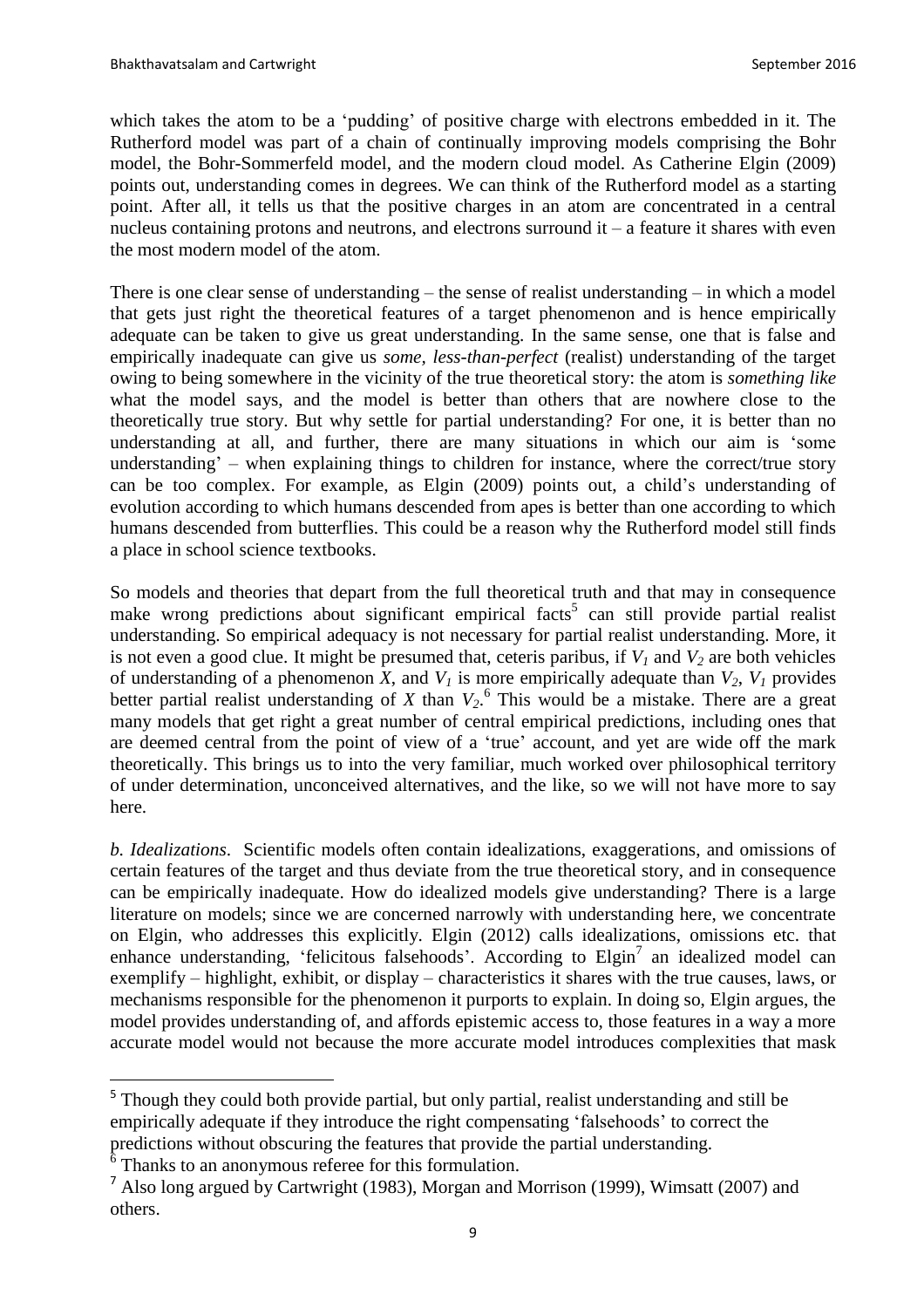the features we care about. So it can provide more understanding than one that is more accurate but more complicated.

Idealized models of the kind Elgin discusses are likely to be empirically inadequate owing to the several theoretical falsehoods they contain. One nice example comes from Nobel Prize winning economist Rodolfo Manuelli (1986), commenting on the models of another Chicago School Nobel Prize winner, Edward Prescott:

.... consider the models Prescott surveys ... Most of them are representative agent models. Formally, the models assume a large number of consumers, but they are specialised by assuming also that the consumers are identical. One of the consequences of this specialisation is a very sharp prediction about the volume of trade: it is zero. If explaining observations on the volume of trade is considered essential to an analysis, this prediction is enough to dismiss such models. But if accounting for individual fluctuations beyond the component explained by aggregate fluctuations is not considered essential to understand the effects of business cycles, the abstraction is not unreasonable. A case can even be made that if what matters, in terms of utility, is the behavior of aggregate consumption and leisure, then any model that helps explain movements in the two variables is useful in evaluating alternative policies. This usefulness is independent of the ability of the model to explain other observations. (1986, 5)

In this model – as Elgin would (rightly) claim – the effects of the aggregate behavior would be obscured if we took into account individual fluctuations. We gain understanding since the model depicts vividly what is supposed to be the correct mechanism for generating a business *cycle*, which depends on average behavior, though at the cost of getting woefully wrong some effects that depend on the distribution.

One specific kind of idealization that illustrates our point is what Cartwright (2006) calls 'Galilean thought experiments' and Uskali Mäki (1994), 'isolating models': models that study what a single one (or small set) of the many causes of an empirical effect in a target setting contributes separately. This kind of vehicle necessarily distorts the setting in which the effect occurs and the effect it predicts will be different, often dramatically, from the effect that happens. But they nonetheless get right just what the particular cause in question contributes to that overall effect. They provide genuine realist understanding of an element of the theoretical structure responsible for that effect and how that element contributes.

# 2. Understanding via vehicles that get other things that matter right

Here we take up some oft-discussed aspects of 'unification' in the philosophy of science literature.

a. *The 'overall' picture.* Many philosophers of science have urged unification as a source of understanding. Michael Friedman (1974) is one famous example. According to Friedman, the understanding unification provides is global as opposed to local. Unifying explanations may not increase our understanding of independent phenomena, but they increase our understanding of phenomena overall. They do so by giving us a picture of the world 'as a whole' not just as a collection of separate parts. He explains: "From the fact that *all* bodies obey the laws of mechanics it follows that the planets behave as they do, falling bodies behave as they do, and gases behave as they do. …. [W]e have reduced a multiplicity of unexplained, independent phenomena to one". (15, italics as in original)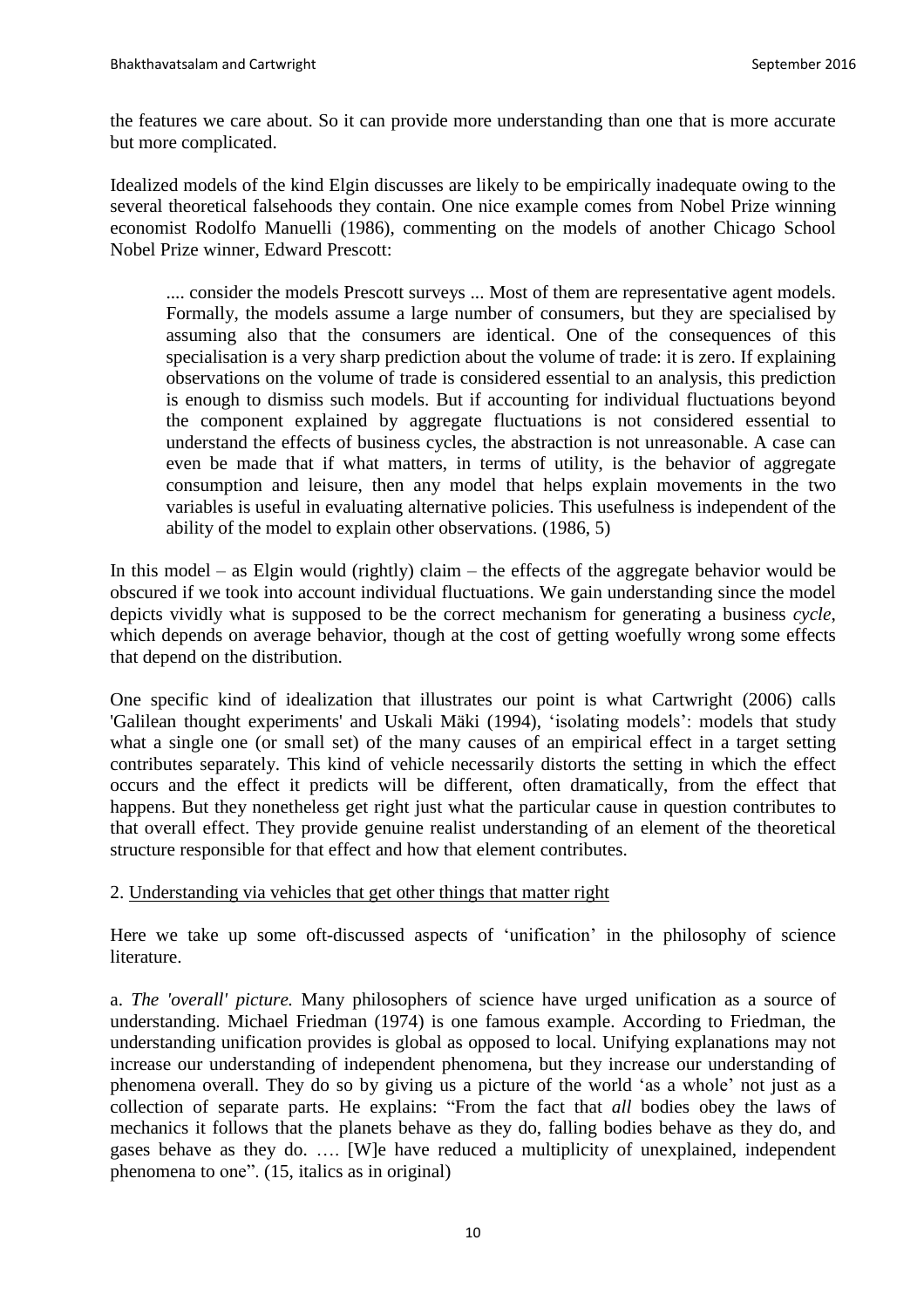For Friedman this reduction is the very "essence of scientific explanation": "A world with fewer independent phenomena is, other things equal, more comprehensible than one with more." (15) As Friedman pictures it, this kind of understanding by unification requires that the unifying theory be true. It is supposed that it is a *fact* that all bodies obey the laws of mechanics, a fact that embraces a good many others. In consequence the unifying theory must also be empirically adequate.

But a unifying theory need not state the facts to give us a true picture – the *right* picture – of the world (or of a particular domain within it) 'as a whole', reducing the number of independent phenomena and making the world more comprehensible. We can invoke Cartwright's (1980) early arguments from *The Truth Doesn't Explain Much*<sup>8</sup> about what are generally deemed to be our very best unifying theories – the unifying 'high' theories in physics – to defend the view that a unifying theory may be as good at this job as can be and yet not be true. It can give us an excellent picture of the world as a whole, so long as we do not then expect to see the details correctly. Cartwright based her claims on the way she saw scientific modeling working in practice. The behavior of the planets does not 'follow from' the laws of mechanics. Rather, *we* derive the details of their behaviour. We do so starting from those laws, but in the course of our derivations we distort what the laws say. The corrections are not unmotivated. A great deal of knowledge from other domains, and lots of experienced practice, goes into it. But they are ad hoc from the point of view of mechanics.

Even though, on an account like Cartwright's, the laws are not true, still they may be the very best and indeed an excellent – and thus 'the correct' – way to see 'as one' all the disparate phenomena we derive from them. We might liken this to the kind of realism about the choice of laws that many advocates of the Mill-Ramsey-Lewis 'best system' account of laws seem to adopt. On the Mill-Ramsey-Lewis account, the laws are the simplest set of claims from which we can derive the widest set of phenomena. Of course one may suspect that there is no 'best' system. But many act as if there is and that fundamental physics is on its way to finding it, perhaps even to finding *one* 'simple' system from which all facts can be derived. What we'd like to point out is that this kind of realism about the system – that there is one unique best one – is independent of whether the lower level facts 'follow from' the unifying laws, as Friedman pictures it, or we derive them, with distortions, as Cartwright sees it.

So, a theory may give us an understanding of a domain 'as whole' without being true to any of the phenomena in that domain. This can be classed a kind of realist understanding, supposing that we can be right or wrong about what the best picture of the whole is. How does empirical adequacy fare for this kind of understanding? The answer is immediate. The unifying theory that provides the understanding will generally be far less empirically adequate than the lower-level theories it unifies.

Perhaps we should recall at this stage that we are not committed one way or the other to realism about any of the items we discuss. For those who think that there is no right or wrong about the choice of a unifying theory when no such theory is true, it seems the understanding provided by unification would then be, in our system of classification, not 'realist' but rather 'pragmatic': it make things more comprehensible *to us*. But in this sense it seems to need no argument that a theory can at one and the same time improve comprehensibility and diminish empirical adequacy.

 $\overline{a}$ 

<sup>&</sup>lt;sup>8</sup> Also see Cartwright (1983) for similar arguments.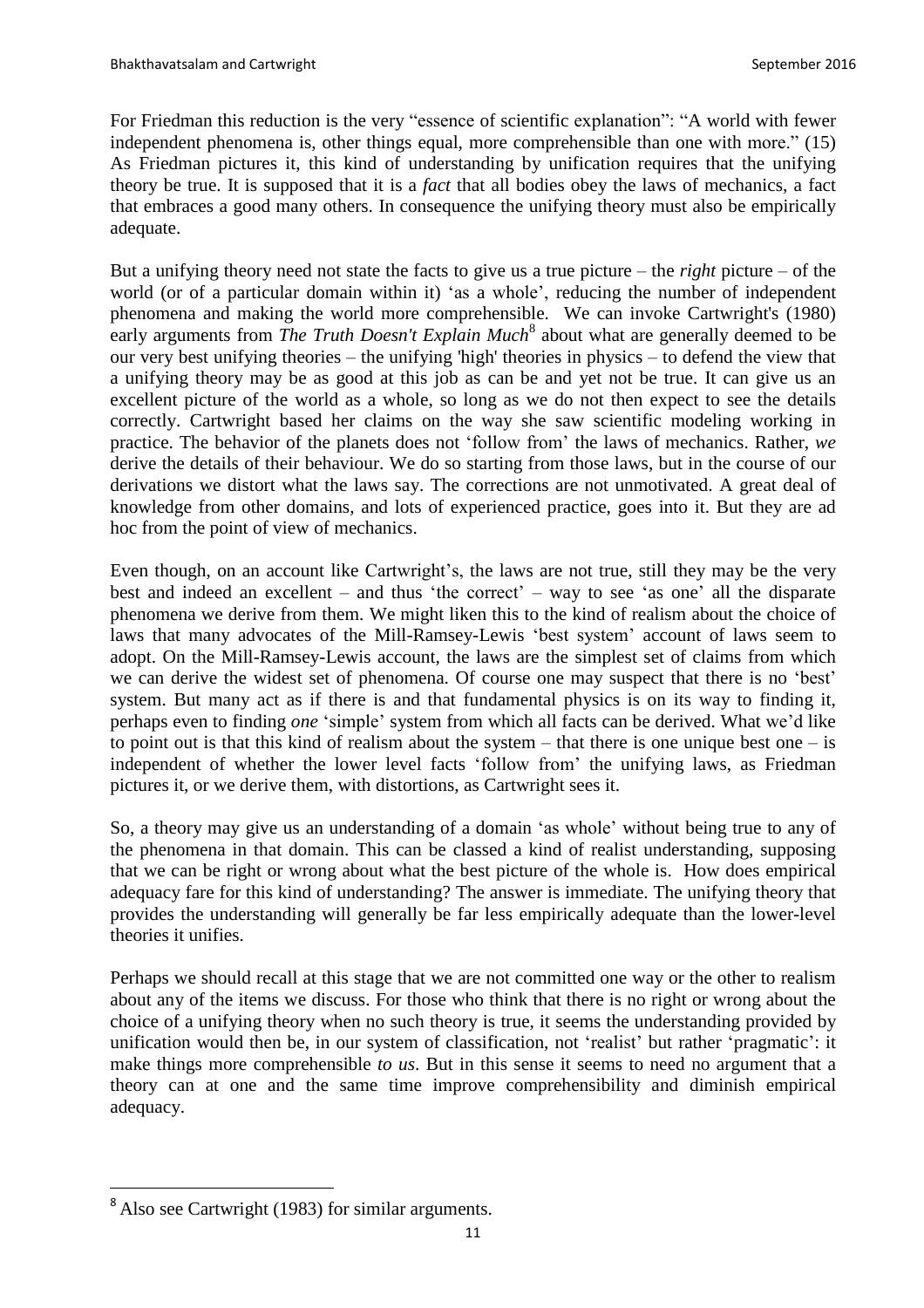b. *The natural classifications for laws.* This is the central job of theory according to Pierre Duhem, who thought that successful physics categorizes empirical laws in a way that progressively reflects an underlying 'natural' classification and it is still reflected in how physics theory is organized today. Consider for example theories in physics with well-known names: Newton's theory of gravity, Maxwell's theory of electromagnetism, Einstein's theory of relativity, quantum gravity, or string theory. Whether these theories are true or not, they organize empirical phenomena under them in a way that allows for subject-specialization in physics and the detailed comprehension that goes with it that promotes new visions, new practices, and what gets called 'the growth of knowledge. Even if one argues that this is a realist understanding – that there is a *right* way to sort laws together into separate categories (as some take to be Duhem's view<sup>9</sup> $)$  – as with the overall picture, when we formulate laws in ways that make them fit in tidy categories, the laws so formulated may be less empirically adequate than when they could be formulated just so, so as to get the empirical phenomena exactly right.

c. *Patterns.* It is sometimes said that theory supplies understanding by revealing the patterns in nature. On this view, in Philip Kitcher's (1989) words, "Understanding the phenomena is not simply a matter of reducing the "fundamental incomprehensibilities" but of seeing connections, common patterns, in what initially appeared to be different situations." (pp. 81-82) Often these patterns are taken to be real: there is a fact of the matter about what patterns there are and just what they are like.<sup>10</sup> In this case the understanding supplied is a realist understanding.

Still, when a theory supplies understanding by correctly showing patterns in the world, just as when it supplies understanding by reducing the number of independent variables or showing the overall picture or getting the laws placed in the right categories, it may well be less empirically adequate than a theory that aims just for empirical adequacy with no attention to making the patterns visible. The reason can be similar in all these cases. As with Elgin's 'felicitous falsehoods', often the best way to bring out similarities and differences or to show overall patterns or how things fit together is by using a representation that is an average, or blur, or idealization of the real things that is not true to any of them. This is widely recognized in the case of seeing the trees as a forest, where it is clear that in seeing them as a forest we both lose and misrepresent a lot of empirical detail. Similarly, we can see and appreciate the pattern even if each individual piece is not entirely accurately represented and departs in various ways from it. And seeing things together that are very much alike is a way of understanding them that is in no way dependent on either the truth or the empirical adequacy of the vehicle that unites them.

# II. Counterfactual Understanding

 $\overline{a}$ 

Often there is understanding of the world to be had from vehicles *not owing to* their having any proximity to truth or empirical adequacy – so the vehicles need not be remotely true or empirically adequate. One kind of understanding that fits this bill is *counterfactual understanding*: understanding that comes from being able to see counterfactual possibilities. (See Lipton (2009) for a fairly detailed account of this kind of understanding.) We will consider counterfactual understanding of three different kinds.

1. Understanding via vehicles that provide simple make-believe models

 $9$  Though Bhakthavatsalam (2015) argues against this simple reading of Duhem.

 $10$  See for instance, Ladyman et al (2007), Ishida (2007).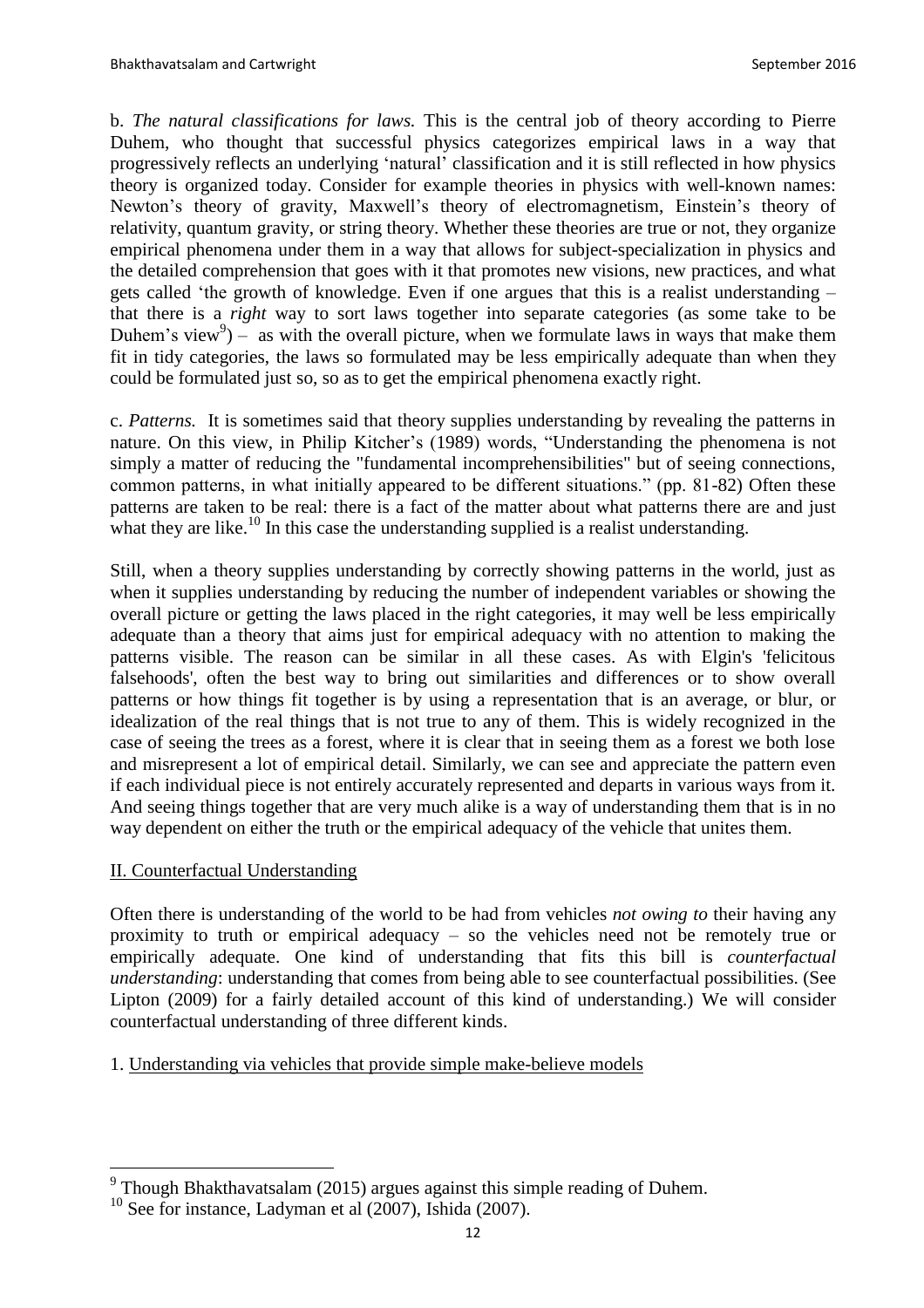One way to provide counterfactual understanding is by constructing simple make-believe, often very diagrammatic, worlds, frequently described in highly abstract terms or, where more concrete terminology is used, the descriptions are meant to carry little of their ordinary content.

Consider George Akerlof's (1970) model of the car market. The model pictures an abstractly described cause – asymmetric information – and a concretely but thinly characterized effect: a big difference in price between new and slightly used cars. In the model, asymmetric information in constituted by the seller of the car having much relevant information about its condition; the buyer, little. As a result, the price a rational buyer will offer for a used car depends on the average quality of used cars on the market; the price that a seller will accept depends on the quality of that particular vehicle. Therefore, one will not sell a used car that has a quality higher than the average across the used car population. Rational buyers, knowing this, will further reduce the price they offer, which causes sellers to withhold even more cars and so on. Ultimately the market collapses and no used cars are offered for sale.

This is of course a bad prediction about the sale of used cars in the real world. In so far as we think that the difference in knowledge about cars is working in real world cases as it does in the model but results are different because the model ignores the other causes at work (e.g., used car salespersons' care for their reputation) we could place this example in the category of partial realist understanding. There are a few reasons for putting it here instead. First is that it does give us counterfactual understanding of whether and how asymmetric information affects car sales in a world where no other causes are present. The idea is that *if* we lived in a world where asymmetric information were the only cause, then the used car market *would* collapse. This gives us not just (realist) understanding of this alternate world, but also (counterfactual) understanding of *our* world. For instance, with this model in view a government might successfully implement very strong full disclosure legislation for car sellers that eliminates asymmetric information. The Akerlof model would then give us very good counterfactual understanding of why that car market works so well, even though it does not depict any mechanism that exists there – this particular market works well in part because the government has eliminated the opportunity for sellers to have better information about their cars than buyers do. Striving for empirical adequacy would hinder the model from illustrating this possibility.

A second reason is that the model is not used primarily to understand car markets but rather to understand what happens, or could happen, or does not happen in a huge variety of quite different situations from asset pricing to the signing of the Magna Carta. This contrasts with the usual examples of Galilean idealization; for instance, the model of how bodies *move* when gravity alone is at work is generally used to help us understand real world *motions*. But Akerlof's model about what would happen to a car market were differences in knowledge of cars' features and history at work unimpeded is supposed to help us understand why the Magna Carta was signed.

Independent of where the understanding these models provide should be catalogued, it should be clear that models like this will not get better at supplying that kind of understanding just by increasing their empirical adequacy, and for the most part, they would probably get worse at it.

Another example of a model that can be seen as giving counterfactual understanding is economist Thomas Schelling's (1978) checkerboard model, which gives a story about racial segregation. It is easy to see how neighborhoods would be racially segregated if individuals have strong discriminatory preferences. But this simple scenario does not make us understand how people could be segregated if they prefer mixed neighborhoods. To understand this, Schelling distributes nickels and dimes on a checkerboard. Coins are moved to new locations where they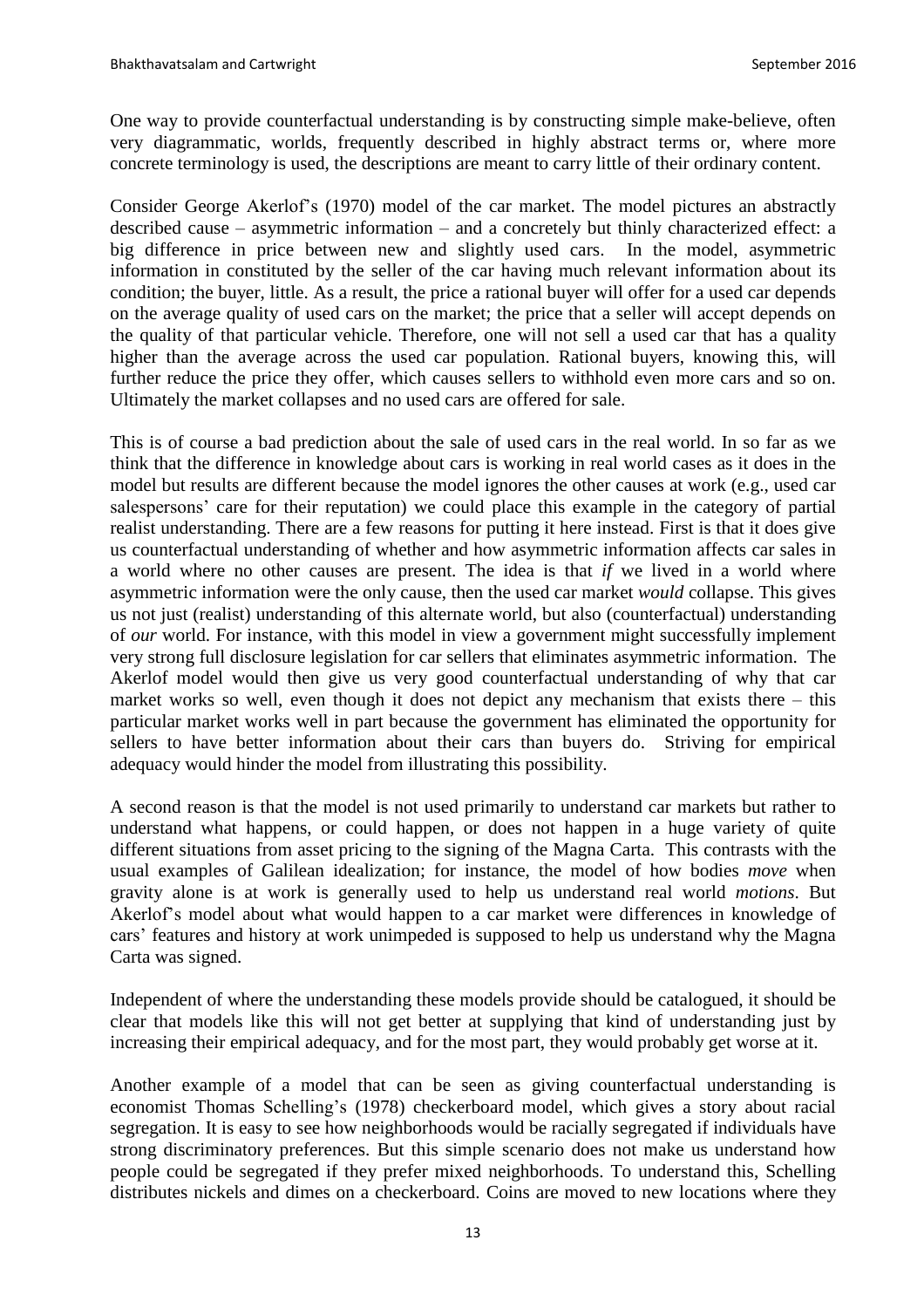are less outnumbered depending on how many of their neighbors are the same denomination. Schelling found that even when coins are not moved unless 2/3 or more of their neighbors are different, ultimately the coins bunch into neighborhoods all of the same denomination.

This model talks about coins on a checkerboard and predicts how their locations will bunch. It makes no empirical predictions about people and segregation. What it does is far more subtle and interesting. It deals with a possible situation. As Aydinonat Emrah (2007) notes, the model is constructed to provide insight into how certain individual mechanisms that real people *may* display (i.e. individual tendencies to avoid a minority status) *may* interact under certain conditions to produce segregation. But that's not what the descriptions in the model stand for.

Do we slip into relativism here? Can any old model that constructs a make-believe world give us counterfactual understanding of some aspects of the real world? No: Schelling's model makes a *plausible* conjecture that segregation may be the unintended consequence of even mild discriminatory preferences – and this is based on our familiarity with *real* people and their preferences. In this way it is consistent with our real world in key respects, like its assumptions about people.

The Schelling model does not tell us that mild discriminatory preferences *do* result in large segregation, but it opens our minds to a previously unimagined possibility – who'd have thought that such mild racial preferences *could* lead to complete segregation in a world quite similar to ours? Here then is a case of a celebrated model in economics – celebrated for providing insight into, and what we are labeling 'counterfactual understanding' of, racial segregation – where empirical adequacy simply does not figure. The model is empirically sterile with respect to the issues it gives insight into – making no predictions about them at all.

# 2. Understanding via vehicles that show up impossibilities revealed by 'failed' ideas from the past

Consider again the Rutherford model. In addition to the realist understanding it gives, it also gives us counterfactual understanding. Owing to its empirically incorrect prediction about the inward spiraling of the electron, it shows how an atom *couldn't* be: it illustrates a physical impossibility. While the model was proposed by Rutherford in the hopes of giving *realist* understanding, today we can use it for gaining counterfactual understanding: *if* electrons revolved around the nucleus the way the model says they do, then matter *couldn't* exist as we know it.

We'd again like to stress that this plays a particularly significant role in science teaching. The Rutherford model was an important step in the evolution of ideas about atomic structure in the history of science, as it is in a science learner's progression of ideas about the phenomenon. In Kuhnian jargon, within the Rutherford paradigm – given the results of his gold foil experiment – the model seemed very plausible. So before being introduced to the idea of an accelerated charged particle losing energy, students of science will likely appreciate Rutherford's model. Once they are introduced to this conflicting idea of the spiraling electron, they will be able to see why an atom simply couldn't be the way Rutherford thought it was. Similar arguments can be made about gaining understanding from other 'failed' ideas such as luminiferous ether, the heliocentric model of the solar system, and so on. The understanding we gain here seems especially significant when we look at the study of science as a study of the evolution of scientific ideas. And it's worth noting that understanding here squarely *depends* on empirical inadequacy!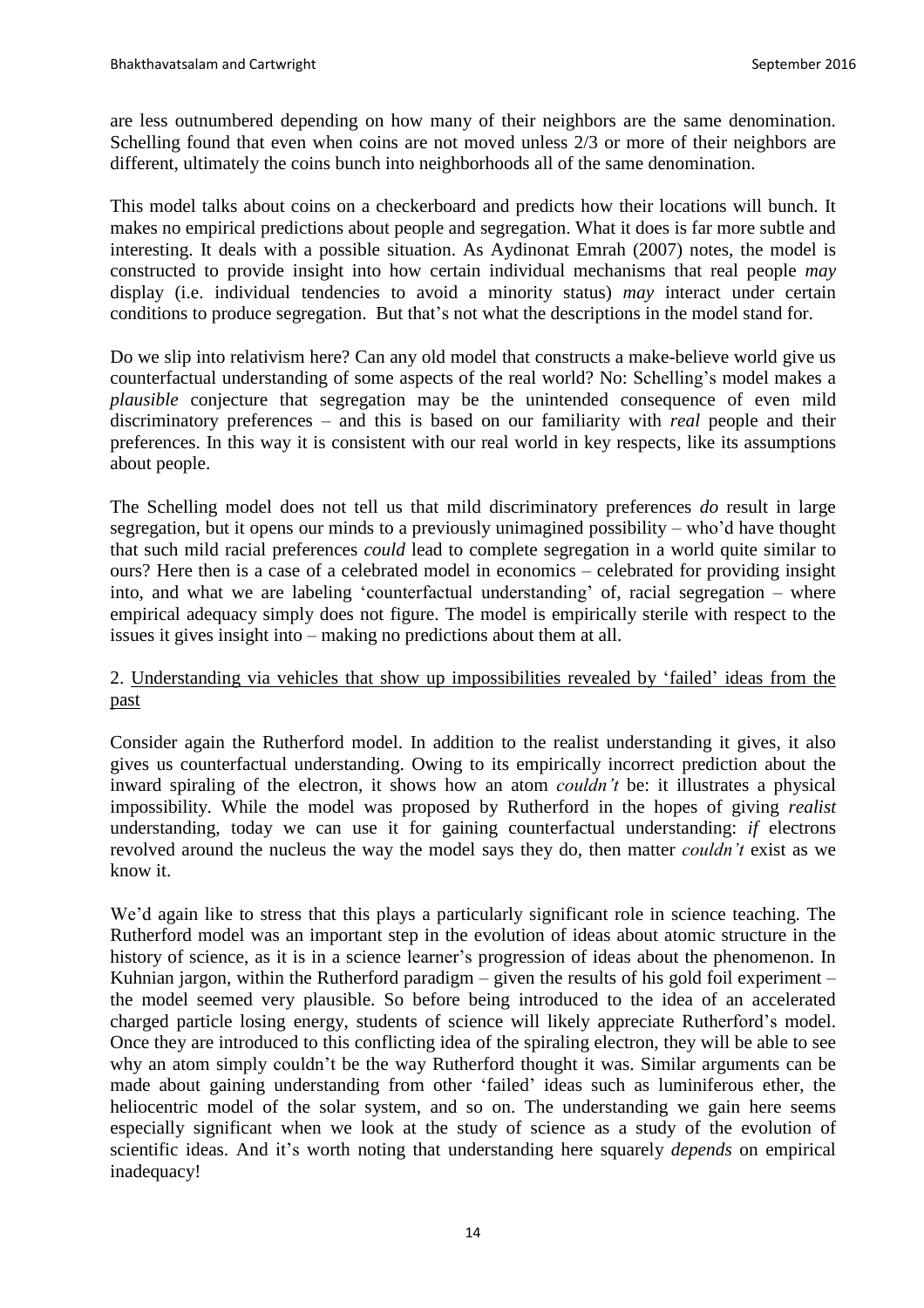#### 3. Understanding via vehicles that provide plausible explanatory stories

Empirically inadequate plausible explanatory stories can give us understanding by showing how things can be consistent with facts we insist on, such as accepted theory. Consider the MIT bag model. It describes hadrons (particles like protons and neutrons) as 'bags' in which (two or three) quarks are spatially confined, forced by external pressure. This takes into consideration the fact that quarks have never been found in isolation and are hence thought to be spatially confined. With the help of boundary conditions and suitable approximations, the single model parameter (bag pressure) can be adjusted to fit hadronic observables (e.g. mass and charge). Stephen Hartmann (1999, 336) observes that the predictions of the model only very modestly agree with empirical data. By normal empirical standards, the model fares badly. Are quarks really confined the way described in the model? We don't know – and if empirical adequacy is a guide to truth, then very probably not.

Hartmann asks why physicists entertain the model, despite its empirical shortcomings. His answer is that it provides a "plausible story" by which it enhances our understanding. The bag model is a "narrative told around the formalism of the theory"; it is consistent with the theory; and importantly, it gives a plausible, intuitive, and visualizable picture of a hadron as quarks confined in a bag. Here we also get modal understanding. To the question, 'How could quarks be spatially confined?', this model answers, 'Possibly, as if they were in a bag'. The answer is a good one because it is easily visualizable and because it illustrates a possibility about quark confinement.

A common response is that the model is itself understandable, but it does not provide understanding of the target if it is not reasonably empirically adequate to  $it$  – we understand the model, but not the target. No, Hartmann contends: "[A] qualitative story, which establishes an explanatory link between the fundamental theory and a model, plays an important role in model acceptance" (1999, 15). That's because the model gives a story that relates to the known mechanisms of quantum chromodynamics, the theory that is fundamental of this domain.<sup>11</sup> Not any old model that's visualizable and intuitively plausible will do the job: although empirically inadequate, the bag model is consistent with many things the theory says. It may be too bad for the realists and empiricists that this model is not empirically adequate, but theoretically, there is little reason why the quarks *couldn't* be confined this way. Here again is a model highlighting a theoretically as well intuitively plausible possibility.

# III. Pragmatic understanding

 $\overline{a}$ 

The final kind of understanding in our catalogue, described by de Regt (2014), comes from using a theory or model for practical use and manipulation, which lines up closely with the other aim of science we discuss in this paper – managing the world. There is understanding to be had of the world via a vehicle that helps us manipulate and control it – call this *pragmatic understanding*. De Regt associates understanding with the intelligibility of a theory. Intelligibility in this case is pragmatic and contextual. It consists in knowing how to use the theory for prediction and manipulation/ control – so understanding for him is a skill.

As mentioned earlier, de Regt advances arguments similar to Elgin's: he criticizes and rejects the realist thesis regarding understanding. He then shows how, in trying to predict and control (parts of) the world, we employ models and theories that are judged to be false. "Whether or not theories or models can be used for understanding phenomena does not depend on whether they

 $11$  See Hartmann (1999) p. 10 for a detailed discussion of this.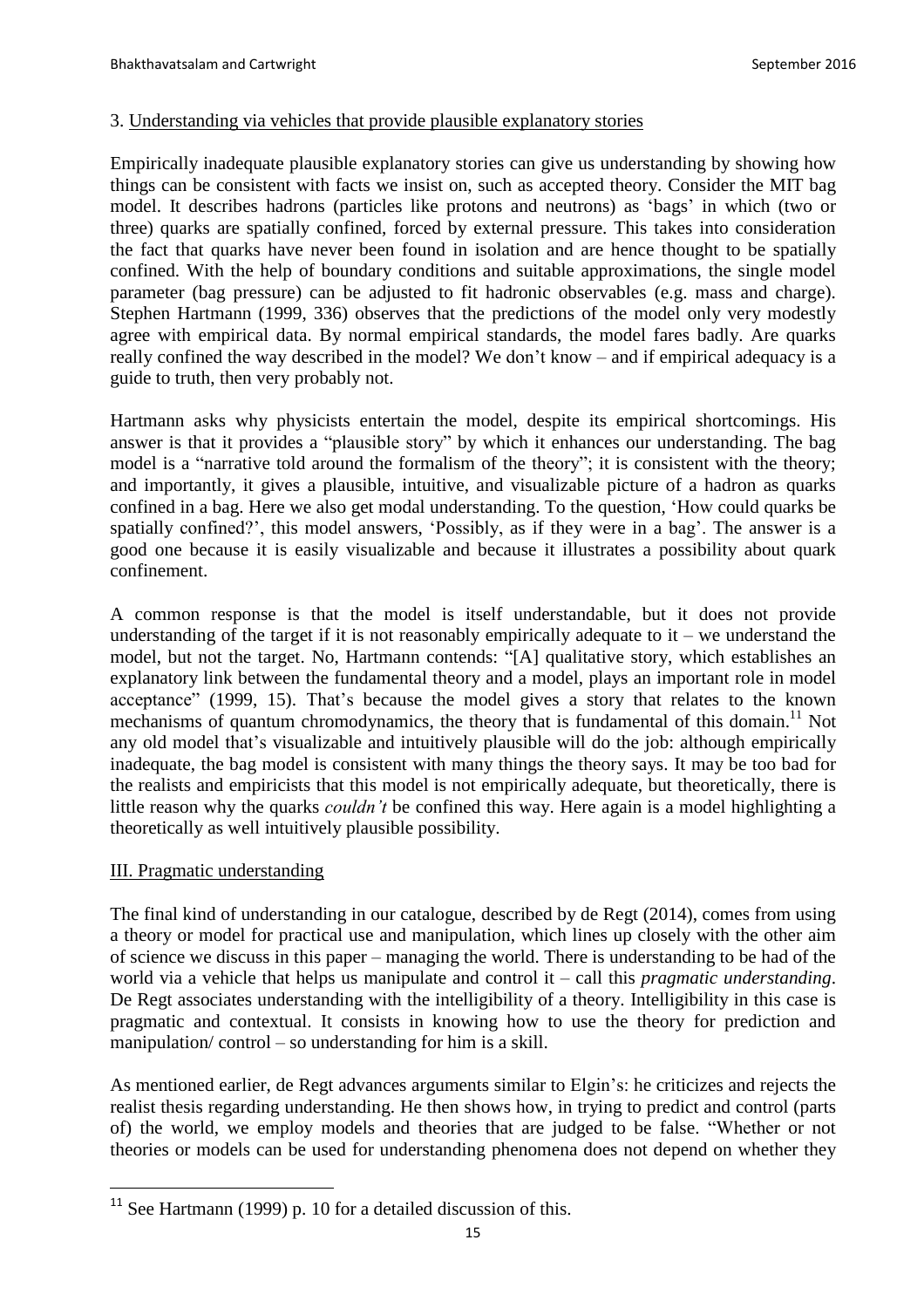are accurate representations of a reality underlying the phenomena," (2014, 16) he maintains. (He gives many examples of false theories used for domain-specific manipulation and prediction, like Newtonian mechanics.) *Nor, we add, does it depend on whether they are empirically adequate.* Although de Regt doesn't explicitly say much about the empirical adequacy of theories and models for understanding, the arguments he gives against requiring a vehicle of understanding to be true apply to requiring it to be empirically adequate as well. We shall say no more about this here because we continue this line about models and theories for use and manipulation in the next section.

Unification can also supply a kind of pragmatic understanding. As Mary Morgan (2010) points out in her work on the travel of facts and techniques from one domain to another, it can be extremely useful to see that the laws grouped together under the same unifying claim are similar in significant ways. It allows us to use similar methods of study, modeling strategies, approximation techniques, and the like, and it suggests analogous predictions to look for from one domain to another. This suggests new concepts, new theories, and new methods; it helps us advance our sciences at both a theoretical and a practical level.

Note that, just as with realist unificatory understanding, a unifying theory can supply pragmatic understanding while diminishing empirical adequacy. When it comes to borrowing techniques, looking for predictions in one domain analogous to those already established in another, and the like, it is the analogies among the unified sub-theories that matter, not the empirical adequacy of the unifying theory. The unification may be substantially less empirically adequate than the ones being unified.

# **4. Managing the world around us**

 $\overline{a}$ 

Yes, we advocate understanding. But 'the' task of science is not to understand the world any more than it is to represent the world as it is. There are a great number of tasks we can, and should, ask science to undertake. Many can be grouped under the broad aim, 'to change the world'. As mentioned above, according to de Regt (2014) the ability to manipulate and control also gives us (pragmatic) understanding of the world– but we take this to be a big goal of science in itself, and one we especially care about.

To advocate managing the world as a task for science is to advocate a kind of instrumentalism, not in the traditional sense, as an epistemological doctrine, but in the sense of Julian Reiss, who teaches, "[S]cience strives 'to build a 'toolbox': its theories, models, statements or results aim to provide its users with devices for orienting themselves in this world and to mold it into shape according to their values and aspirations." (2012, 364)

Do we need theories that make true theoretical claims in order to mold the world like this? No. Here we rehearse the outlines of arguments well known from the works of pragmatists and instrumentalists. To manage the world what we need are knowledge and practices that we can rely on to generate models that make correct enough predictions about what will happen when we act. Sometimes we are reassured that a model will make correct predictions because we have good reason to think that the facts supposed in its construction are true. But notoriously, models using radically false assumptions about the world can make accurate predictions about targeted outcomes.<sup>12</sup>

 $12$  See Robert Northcott (2016) for defense of similar claims to ours.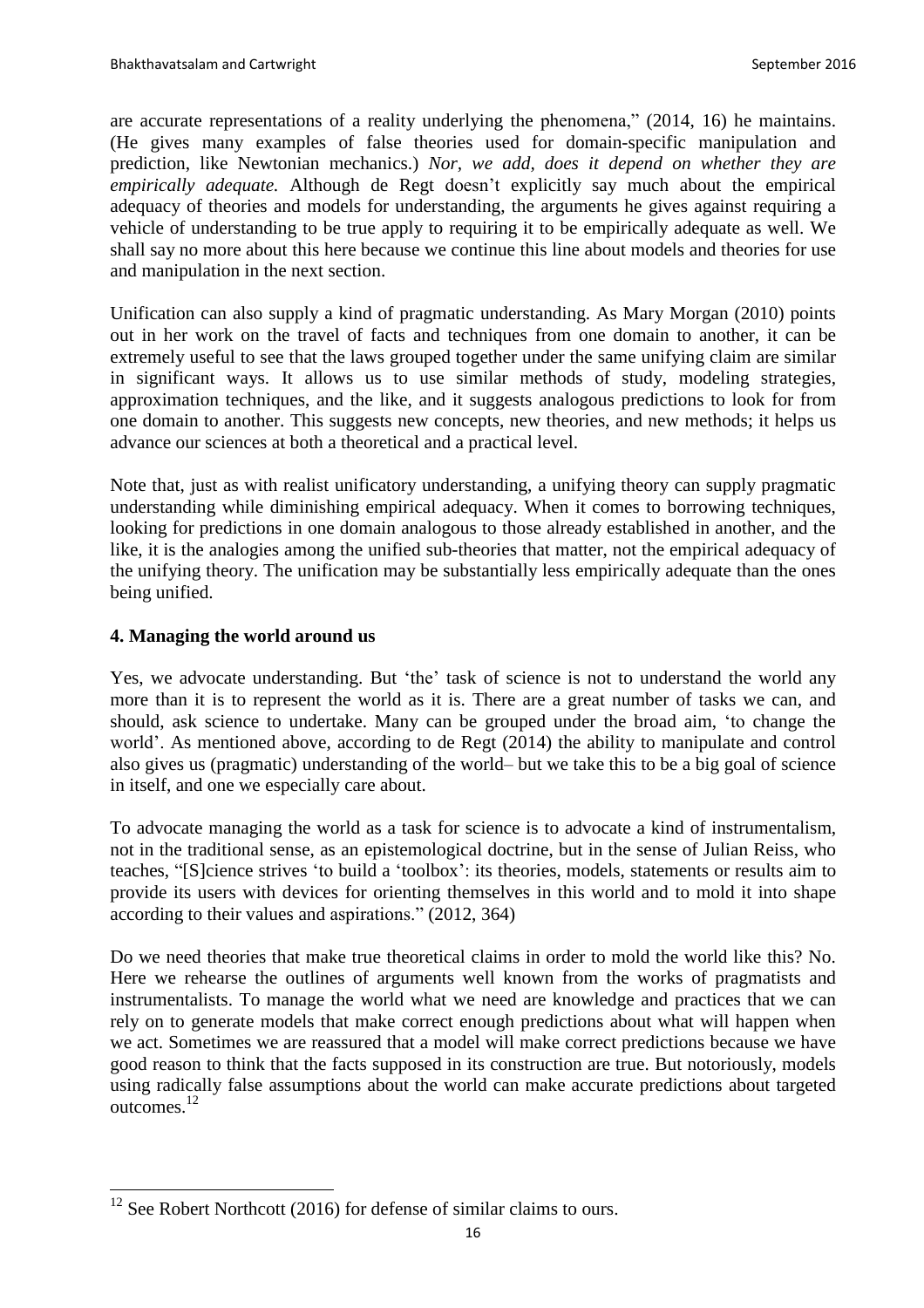This is richly illustrated by Gerd Gigerenzer (1999) in his work on cheap heuristics that make us smart. It is also famously argued by Nobel prize winning Chicago School economist Milton Friedman (1953) about models in economics. Leaves may not chase the sun. But assuming that they do so, he argues, is a good predictor of where they will be facing. Similarly, he maintains, it may not be true that people making economic decisions are ideally rational. But assuming them to be so can give very good predictions about various specific economic outcomes, even though, as with Prescott's business cycle theory, it gets a good many other empirical predictions dramatically wrong. More recently in economics, Oxford econometrician David Hendry (2002) urges that it is best for forecasting in certain domains of economics to adopt false models that have many false empirical consequences rather than to try to model the true causes. That's because in these domains the causes change often, quickly, and unpredictably whereas the kinds of far less accurate forecasting models he advocates 'catch up quickly' to allow reasonably accurate forecasts of the target features. His models, he claims, are good enough for what we want to do but they don't even attempt a true picture of what's going on and they give very false predictions about many non-targeted features.

So, to manage the world we don't need our theories to get right most of their empirical predictions. We need them to be right about exactly the empirical facts we rely on in order to bring about the results we want. This may mean that we need to get some theoretical facts right as well. But even in the cases where some theoretical truth is needed, at most this involves getting right specific theoretical facts that imply those conclusions we need to do the job at hand. This is not to say that empirically adequate theories are of no use in managing the world. After all, if a theory gets all the empirical facts right, it is bound to get right the ones you need on this occasion. On the other hand, looking for a theory that gets them all right rather than ones that reliably provide the predictions you need is expensive overkill, as in our example of buying a Swiss army knife to cut bread.

This underlines one of the reasons we find Douglas's attitude odd by her own standards. She urges that a theory that is not empirically adequate "must be corrected to meet the minimum requirements as quickly as possible". This doesn't seem to fit with her own views about the importance of values in science, especially the importance of considerations about what we value, and how much we value it, in setting standards for theory acceptability. She is well known for arguing that standards of acceptability should depend on the uses to which a theory will be put (2006, 2009). In particular, she is concerned with the question, what is the cost if a wrong theory is used versus the cost if a theory is rejected yet is correct. For Douglas these costs must be taken into account in deciding whether to use a theory or not. Yet it seems for her they do not play a significant role in deciding whether to make do with a theory that solves the problems we face rather than carry on the hunt for one that provides extras that we do not need.

There are of course the usual rejoinders: we never know when a piece of knowledge may come in handy; we do – and should – value knowledge for its own sake; sometimes the fact that we have no use for at the moment is just the clue we need to come up with newer, better theories; or it may be the missing piece that we need for understanding. Yes all that is true. And were there no costs in time, effort, money, and talent to hunting theories that go beyond our instrumental needs, perhaps we should for just these kinds of reasons indulge in empirical adequacy. But there are costs, and the same kinds of reasons that move Douglas to count the costs in deciding on theory acceptability argue that we should count the costs before pursuing empirical adequacy.

There is another epistemic version of the argument for overkill, this one analogous to the case of the shopper who values above all else not having to judge which shops to trust. If you knew that your theory was empirically adequate, that would answer big questions for you: which of its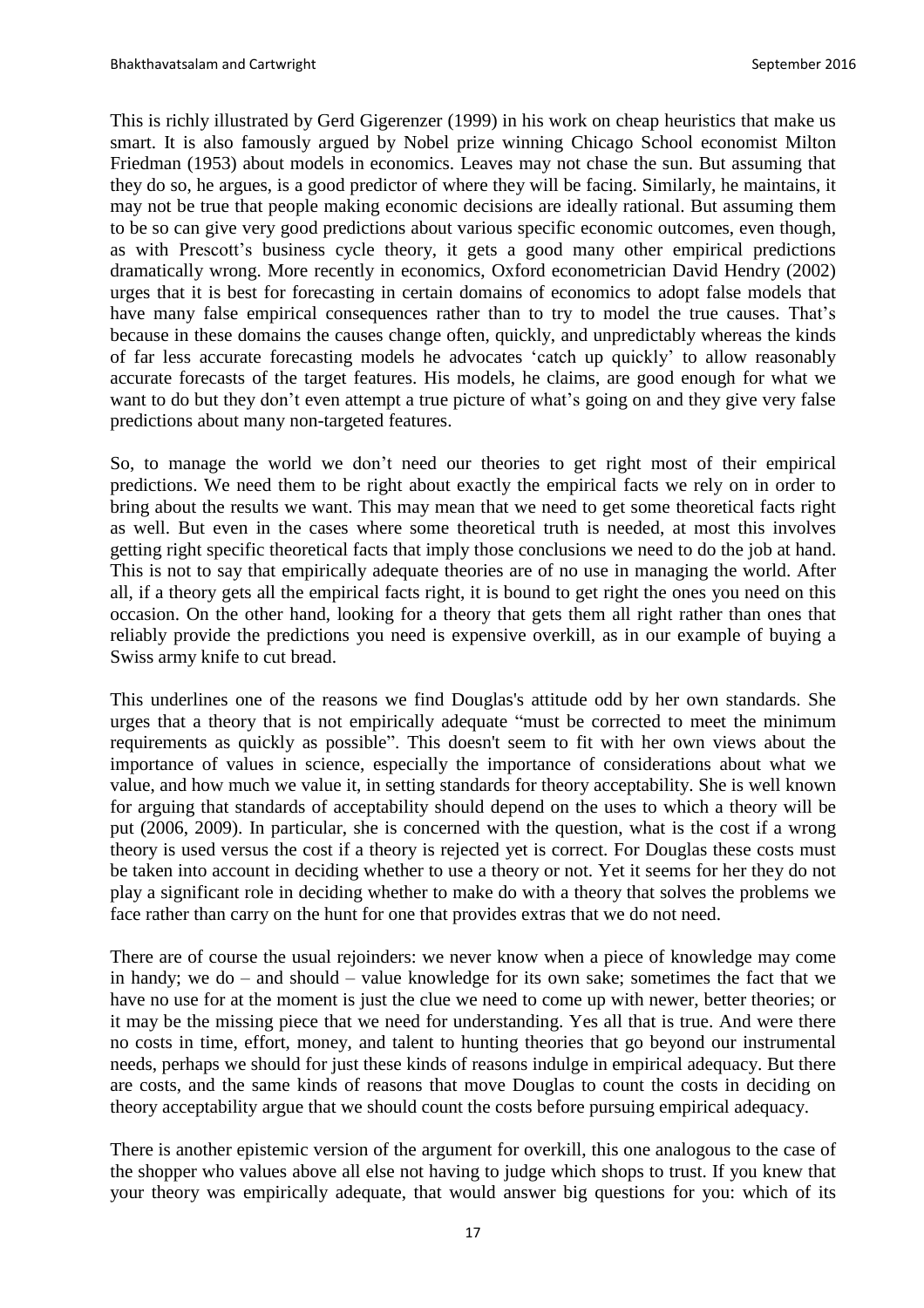empirical consequences can be trusted for use? They all could. That of course is a big IF. And it's a costly way to decide that a prediction can be trusted: invest in the hunt for an empirically adequate theory and in all the empirical and theoretical work it takes to warrant confidence that it is so. It is generally cheaper to follow familiar practices: trust the consequences of the theory in situations where we have a great deal of experience that they give good enough results, build prototypes, overbuild -- put safety nets in place -- in case we are wrong, proceed with caution, and pray. We urge that this is the safer policy over slavish trust in the putative consequences of well-confirmed theory. Also that it is the morally correct one where results really matter. When people's lives and welfare are at stake, we should check, check, and double check.

Finally, we should rehearse an old theme from Otto Neurath. It is theories that are empirically adequate or not. A theory is empirically adequate if it gets right a good enough number of the central empirical facts it predicts. But facts we need to know to mold and manage the world are seldom in the domain of any one theory. Even if you have marvelous theories you can't just derive what will happen in most real situations from them. The theories may provide useful tools but you need to build the prediction, not derive it. This will generally take knowledge from a variety of different theories, local and concrete knowledge, skill, experienced practices, luck, finesse, and, as above, a great deal of trial and error, check, and double check. So even if we follow Douglas's injunction to correct our theories as quickly as possible to get them up to the standard of empirical adequacy, this will generally not meet the instrumentalists' needs.

Returning to the realist-antirealist divide mentioned at the start, our argument here distances us from the realist and antirealist alike. When it is action that we are interested in, all and only facts that impact action become important. When it comes to the aims of science, we are realist about both theoretical and empirical facts. If we need to get facts about some unobservable microbes right in order to cure a stomach ache, then we had better strive to get them right. We are equally anti-realists about both empirical facts and theoretical facts: those we don't need. To manage the world, our theories have no need to be either true or empirically adequate. Again, as with the task of understanding, there is no privileged place for empirical adequacy in theory choice when we are trying to change the world.

# **5. Some parting thoughts**

 $\overline{a}$ 

One might be tempted to think that empirical adequacy can be salvaged as a sine qua non of theory choice by adopting a more relaxed characterization of empirical adequacy.<sup>13</sup> We think this won't work for a couple of reasons. First, as we argued, some jobs that scientific models or theories are expected to do don't require them to get any empirical facts right, like Galilean thought experiments, which necessarily distort the setting in which the effect occurs so the effect predicted is different, often dramatically, from the effect that happens. Second, we repeat that we do not deny that often, maybe always, a model or theory has to get some facts right to be acceptable. But again, what kinds of facts these are will vary with the purposes to be served. There is a relaxed formulation of an adequacy criterion that works, but it is trivial and it does not focus on the empirical: 'For a theory to be acceptable, it must be right (enough) about those facts that it needs to get right to do the job in view.'

To make our point clearer, it might help to reframe our opening question "What's so special about empirical adequacy?" as: "What's so special about the empirical consequences of a theory?" The answer presumably is that the empirical is our epistemic access to what the world

<sup>&</sup>lt;sup>13</sup> Some people including Christian Wüthrich (in conversations) and an anonymous referee for this paper have suggested this to us explicitly.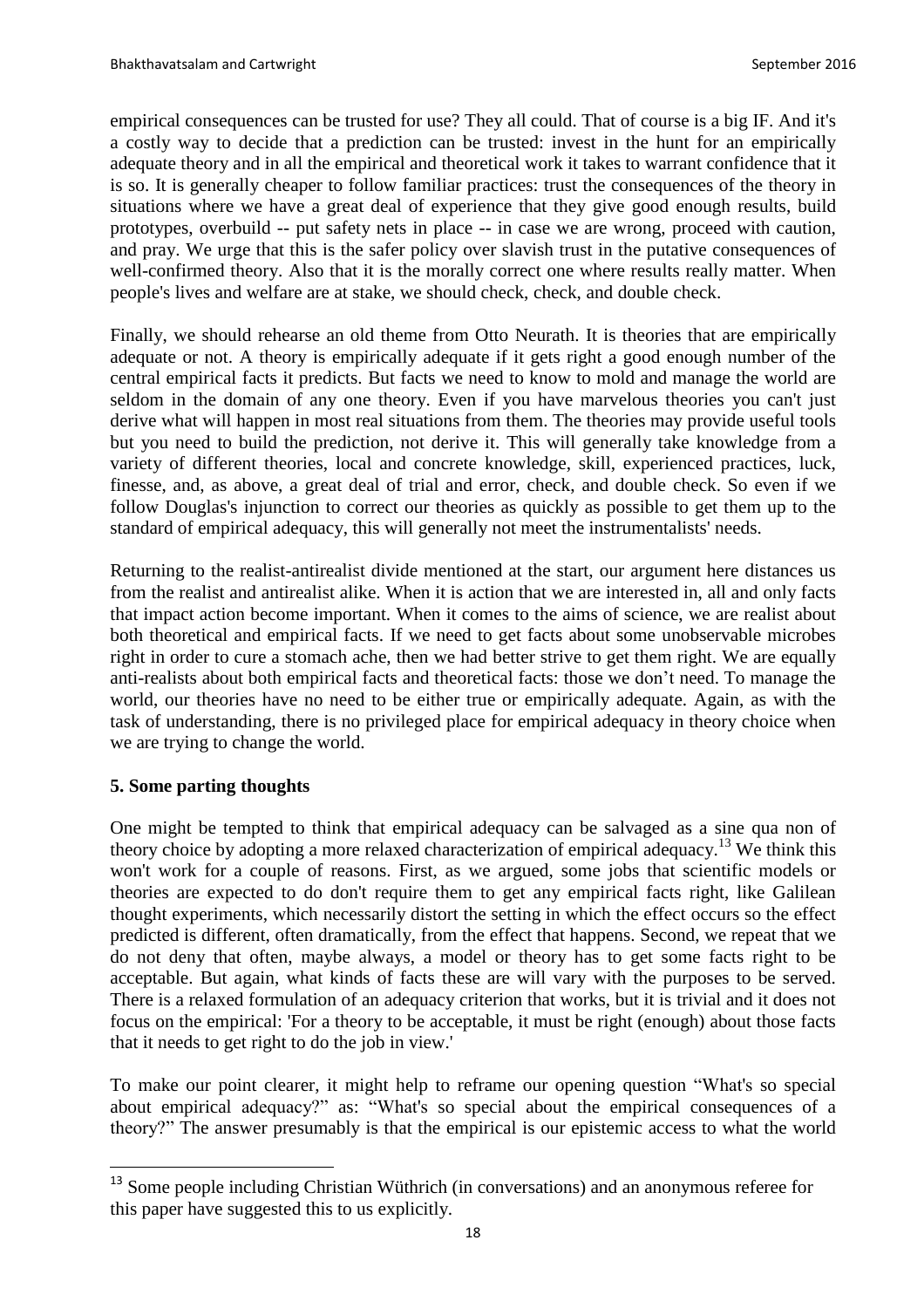is like; the empirical consequences of a theory/model are our indirect check that things are as it says. But for many jobs, we do not require this kind of indirect check that what the theory/model says about the facts we need for the job is likely to be right. We can have many other reasons for expecting this (like frequent success in the past or a good enough grasp on what's happening to see why the model should get right what we need). Of course the empirical consequences of a model matter to managing the world with it. But as we have stressed, not all of them. A theory/model that gets right whatever it is we need to get right may get most if not all of its empirical consequences wrong, even its most central ones.

As we have stressed, there are many jobs that science is called on to perform, and which is most important at which place and time depends on context. Yet little attention is paid in the philosophy of science to what makes a theory fit for these jobs. True, we do sometimes discuss 'virtues' that may be desired in a theory beyond empirical adequacy, but this is almost always in the context of the under determination issue: how to choose among theories that are empirically adequate.<sup>14</sup> We find this odd. One may argue that the virtues called into play in these cases are sufficiently truth indicative that possessing them makes it likely that the claims are true. But that is a hard argument to make and failing that argument, it seems we knowingly pick from among a great many incompatible theories – including all the unconceived ones – that seem to have equal claims to truth, one theory that has some extra virtue like simplicity or plausibility. That is what's odd. If in the end we are going to choose one theory from a bunch of others that have equal claims to truth because it does some job we want to do, why constrain the choice to just the theoretically true or the empirically adequate ones to begin with? Why not go for the best we can conceive that will do the job at hand well, regardless of its truthfulness about either theoretical or empirical facts unnecessary to the job?

# **6. Conclusion**

We suggest two take-home messages:

a. Truth is no trump, nor is empirical adequacy. These form one small part of what we aim for in doing science and in investing in it. For much else, empirical adequacy has no special role to play and alternatives are very welcome if they can do the job. So what's so special about empirical adequacy?

b. We need to keep hunting for better theories and keep constructing better models. But in doing so, we must not put all our eggs in the empirical adequacy basket. There's no sufficient reason to think that's the best path to models and theories that will help us do what we want.

# **References**

 $\overline{a}$ 

- Aklerof, George (1970) "The Market for 'Lemons': Quality Uncertainty and the Market Mechanism". Quarterly Journal of Economics (The MIT Press) 84 (3) pp. 488–500
- Allen, Robert. E; Fowler, Francis George; Fowler, Henry Watson (1990) The Concise Oxford Dictionary of Current English. Oxford University Press
- Bhakthavatsalam, Sindhuja (2015) "The Rationale Behind Pierre Duhem's Natural Classification". Studies in the History and Philosophy of Science, 51 pp.  $11 - 21$

<sup>&</sup>lt;sup>14</sup> See Matthew Brown (2012) for a critique of such a setting.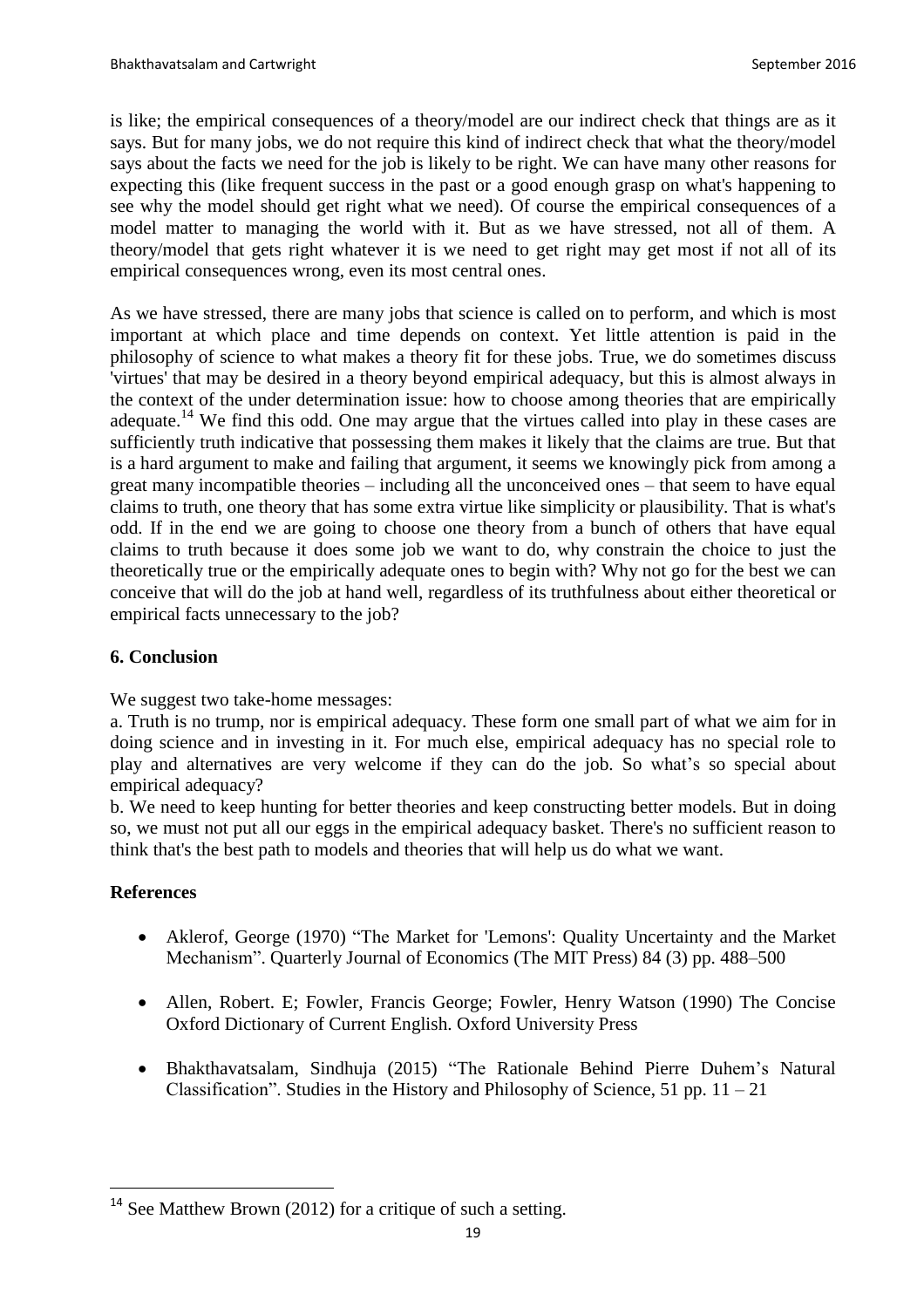- Brown, Matthew J. (2012) "Values in Science Beyond Underdetermination and Inductive Risk". Philosophy of Science, Vol. 80 pp. 829– 839
- Cartwright, Nancy (1980) "The truth doesn't explain much". American Philosophical Quarterly, Vol. 17 pp. 159-163
- Cartwright, Nancy (1983) How the Laws of Physics Lie. Oxford University Press
- Cartwright, Nancy; Cat, Jordi; Fleck, Lola; Uebel, Thomas E (1996) Otto Neurath: Philosophy between Science and Politics. Cambridge University Press
- Cartwright, Nancy (2006) "The Vanity of Rigor in Economics: Theoretical Models and Galilean Experiments". In Hunting Causes and Using Them. Cambridge University Press
- Clements, Michael P.; Hendry, David F. (2002) A Companion to Economic Forecasting. Blackwell Publishing
- De Regt, Henk; Leonelli, Sabina; and Eigner, Kai (2009) "Focusing on Scientific Understanding". In de Regt, Henk; Leonelli, Sabina; and Eigner, Kai, eds., Scientific Understanding: Philosophical Perspectives. University of Pittsburgh Press pp. 64–82
- De Regt, Henk (2014) "Scientific Understanding: Truth or Dare". Synthese, Vol. 192 Issue 12 pp. 3781–3797
- Douglas, Heather (2006) "Norms for Values in Scientific Belief Acceptance". Philosophy of Science Association 20th Biennial Meeting, Vancouver
- Douglas, Heather (2012) "The Value of Cognitive Values". Philosophy of Science Association 23rd Biennial Meeting, San Diego
- Duhem, Pierre (1906) The Aim and Structure of Physical Theory (Repr. 1954) (Philip P. Wiener, Trans.). Princeton University Press
- Elgin, Catherine Z. (2009) "Is Understanding Factive?" In Pritchard, Duncan; Miller, Allan; and Hadock, Adrian, eds. Epistemic Value. Oxford University Press pp. 332-330
- Elgin, Catherine Z. (2012) "Understanding's Tethers". In Jäger, Christoph and Löffler, Winifrid, eds., Epistemology: Contexts, Values, and Disagreement. Ontos Verlag pp. 131-146
- Elliot, Kevin and McKaughan, Daniel (2014) "Non-Epistemic Values and the Multiple Goals of Science". Philosophy of Science, Vol. 81 pp. 1 – 21
- Emrah, Aydinonat (2007) "Models, conjectures and exploration: an analysis of Schelling's checkerboard model of residential segregation". Journal of Economic Methodology, pp. 429-454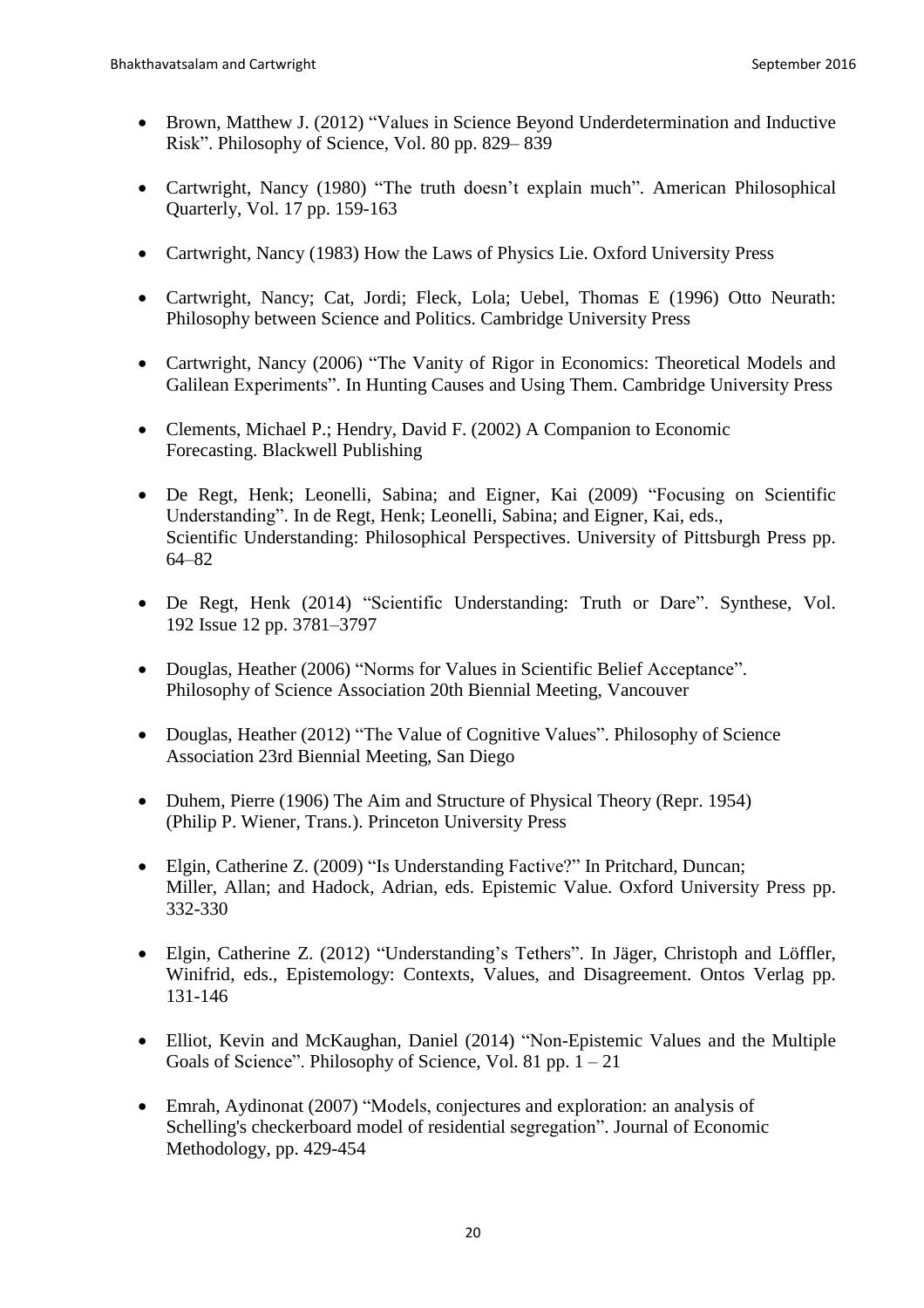- Friedman, Michael (1974) "Explanation and Scientific Understanding". The Journal of Philosophy, Vol. 71 pp. 5-19
- Friedman, Milton (1953) "Essays in Positive Economics". University of Chicago Press
- Gigerenzer, Gerd, Todd, Peter. M, and the ABC Research Group (1999) Simple Heuristics That Make Us Smart. Oxford University Press
- Grimm, Stephen R. (2010) "The Goal of Explanation". Studies in the History and Philosophy of Science, 41 pp. 337-344
- Hartmann, Stephan (1999) "Models and stories in hadron physics". Morrison, Margeret and Morgan, Mary S., eds., Models as Mediators. Cambridge University Press pp. 326-346
- Ishida, Yoichi (2007) Patterns, Models, and Predictions: Robert MacArthur's Approach to Ecology. Philosophy of Science, Vol. 74 pp. 642 – 653
- Khalifa, Kareem (2013) "Understanding, grasping, and luck". Episteme, 10 pp. 1–17
- Kitcher, Philip (1989) "Explanatory Unification and the Causal Structure of the World". In Kitcher, Philip and Salmon Wesley, eds., Scientific Explanation. University of Minnesota Press pp. 410-505
- Kuhn, Thomas (1977) "Objectivity, Value, and Theory Choice". The Essential Tension. University of Chicago Press, pp. 320-339
- Ladyman, James; Ross, Don; Spurrett, David; and Collier, John (2007) "Conclusion Philosophy Enough". Every Thing Must Go: Metaphysics Naturalized. Oxford University Press
- Lipton, Peter (2009) "Understanding without Explanation". de Regt, Henk; Leonelli, Sabina; and Eigner, Kai, eds., Scientific Understanding: Philosophical Perspectives. University of Pittsburgh Press pp. 43-63
- Mäki, Uskali (1994) "Isolation, idealization and truth in economics". Poznan Studies in the Philosophy of the Sciences and the Humanities, 38 pp.147–168.
- Manuelli, Rodolfo (1986) Quarterly Review Federal Reserve Bank of Minneapolis, Vol. 10 No. 4
- Morgan, Mary (2010) "Traveling Facts". In Howlett, Peter and Morgan, Mary S., eds., How Well Do Facts Travel? The Dissemination of Reliable Knowledge. Cambridge University Press
- Morrison, Margeret; and Morgan, Mary S. (1999) eds., Models as Mediators. Cambridge University Press